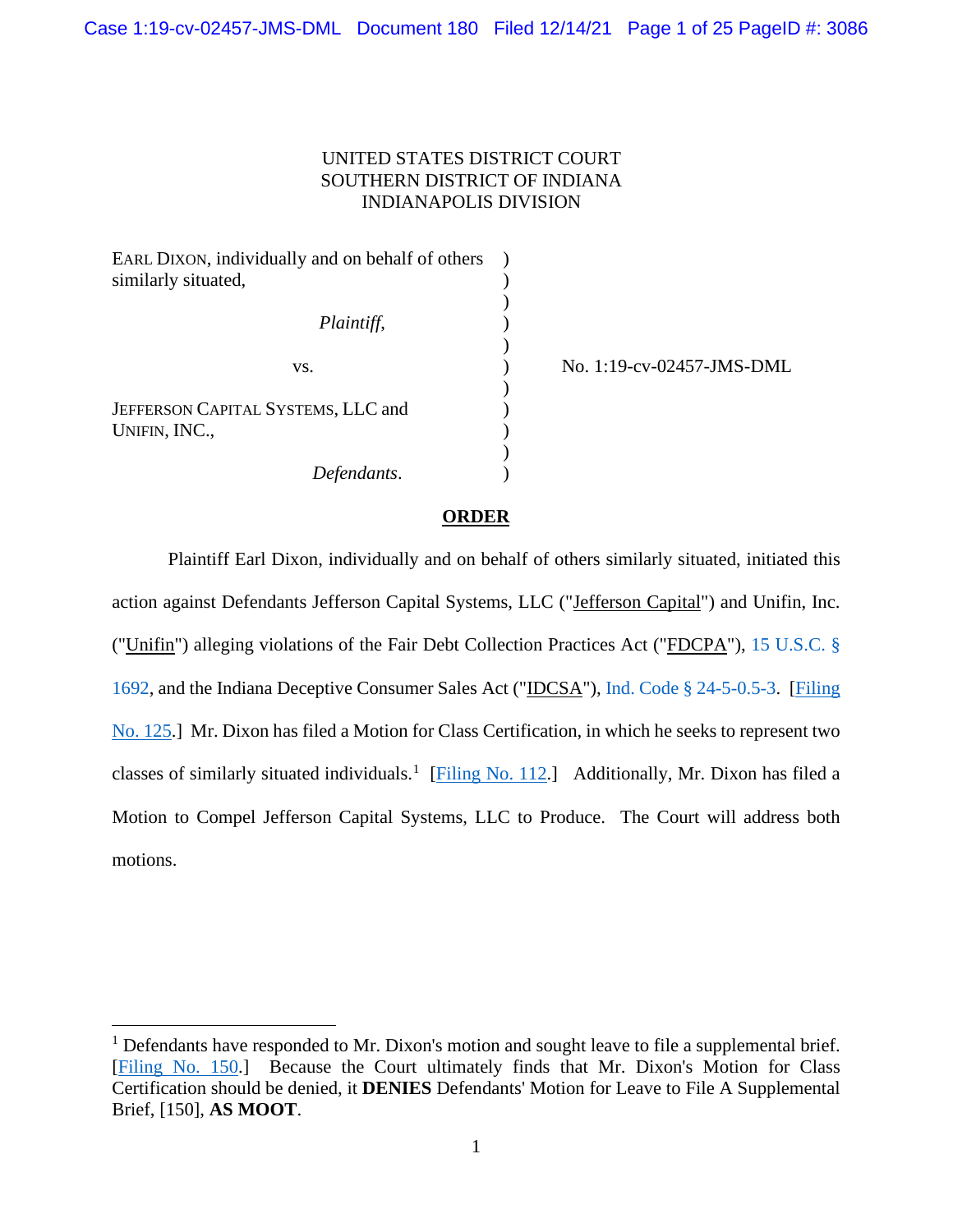# **I. MOTION FOR CLASS CERTIFICATION**

### **A. Standard of Review**

Class actions serve a unique role in modern civil litigation. As the Seventh Circuit has

explained:

The class action is an ingenious procedural innovation that enables persons who have suffered a wrongful injury, but are too numerous for joinder of their claims alleging the same wrong committed by the same defendant or defendants to be feasible, to obtain relief as a group, a class as it is called. The device is especially important when each claim is too small to justify the expense of a separate suit, so that without a class action there would be no relief, however meritorious the claims.

*Eubank v. Pella Corp.,* [753 F.3d 718, 719 \(7th Cir. 2014\).](https://www.westlaw.com/Document/Ib25bf6e0ea6e11e3b86bd602cb8781fa/View/FullText.html?transitionType=Default&contextData=(sc.Default)&VR=3.0&RS=da3.0&fragmentIdentifier=co_pp_sp_506_719) To achieve certification, a proposed class must meet the requirements of [Federal Rule of Civil Procedure 23\(a\)—](https://www.westlaw.com/Document/NC687F790B96311D8983DF34406B5929B/View/FullText.html?transitionType=Default&contextData=(sc.Default)&VR=3.0&RS=da3.0)numerosity, typicality, commonality, and adequacy of representation—and one of the requirements listed in Rule 23(b). *[Messner v. Northshore Univ. Health System](https://www.westlaw.com/Document/Ia081ff10420111e18da7c4363d0963b0/View/FullText.html?transitionType=Default&contextData=(sc.Default)&VR=3.0&RS=da3.0&fragmentIdentifier=co_pp_sp_506_811)*, 669 F.3d 802, 811 (7th Cir. 2012).

The Rule 23 requirements are more than "a mere pleading standard." *[Wal-Mart Stores,](https://www.westlaw.com/Document/I9e8a5192996011e0a8a2938374af9660/View/FullText.html?transitionType=Default&contextData=(sc.Default)&VR=3.0&RS=da3.0&fragmentIdentifier=co_pp_sp_780_350)  Inc. v. Dukes*, [564 U.S. 338, 350 \(2011\).](https://www.westlaw.com/Document/I9e8a5192996011e0a8a2938374af9660/View/FullText.html?transitionType=Default&contextData=(sc.Default)&VR=3.0&RS=da3.0&fragmentIdentifier=co_pp_sp_780_350) The moving party "must affirmatively demonstrate" that the prerequisites exist "in fact." *Id.* [at 349.](https://www.westlaw.com/Document/I9e8a5192996011e0a8a2938374af9660/View/FullText.html?transitionType=Default&contextData=(sc.Default)&VR=3.0&RS=da3.0&fragmentIdentifier=co_pp_sp_780_349) As such, courts do not take the moving party's allegations at "face value" but rather "rigorously analyze" the requirements of [Rule 23.](https://www.westlaw.com/Document/NC687F790B96311D8983DF34406B5929B/View/FullText.html?transitionType=Default&contextData=(sc.Default)&VR=3.0&RS=da3.0) *[Howard](https://www.westlaw.com/Document/I293c0c407d5711eb8c75eb3bff74da20/View/FullText.html?transitionType=Default&contextData=(sc.Default)&VR=3.0&RS=da3.0&fragmentIdentifier=co_pp_sp_506_597)*, [989 F.3d at 597](https://www.westlaw.com/Document/I293c0c407d5711eb8c75eb3bff74da20/View/FullText.html?transitionType=Default&contextData=(sc.Default)&VR=3.0&RS=da3.0&fragmentIdentifier=co_pp_sp_506_597) (citing *Beaton v. Speedy PC Software,* [907 F.3d 1018, 1025 \(7th Cir. 2018\)\)](https://www.westlaw.com/Document/Ifcef4fe0dd3411e8a174b18b713fc6d4/View/FullText.html?transitionType=Default&contextData=(sc.Default)&VR=3.0&RS=da3.0&fragmentIdentifier=co_pp_sp_506_1025).

This analysis "must go beyond the pleadings and, to the extent necessary, take evidence on disputed issues that are material to certification." *Beaton*[, 907 F. 3d at 1025.](https://www.westlaw.com/Document/Ifcef4fe0dd3411e8a174b18b713fc6d4/View/FullText.html?transitionType=Default&contextData=(sc.Default)&VR=3.0&RS=da3.0&fragmentIdentifier=co_pp_sp_506_1025) The Supreme Court has recognized that this analysis will often "entail some overlap with the merits of the plaintiff's underlying claim. That cannot be helped." *Dukes,* [564 U.S. at 351.](https://www.westlaw.com/Document/I9e8a5192996011e0a8a2938374af9660/View/FullText.html?transitionType=Default&contextData=(sc.Default)&VR=3.0&RS=da3.0&fragmentIdentifier=co_pp_sp_780_351) "Failure to meet any of [Rule 23's] requirements precludes class certification." *Arreola v. Godinez*[, 546 F.3d 788, 794 \(7th Cir.](https://www.westlaw.com/Document/If81c5e9399fc11dd9876f446780b7bdc/View/FullText.html?transitionType=Default&contextData=(sc.Default)&VR=3.0&RS=da3.0&fragmentIdentifier=co_pp_sp_506_794)  [2008\).](https://www.westlaw.com/Document/If81c5e9399fc11dd9876f446780b7bdc/View/FullText.html?transitionType=Default&contextData=(sc.Default)&VR=3.0&RS=da3.0&fragmentIdentifier=co_pp_sp_506_794)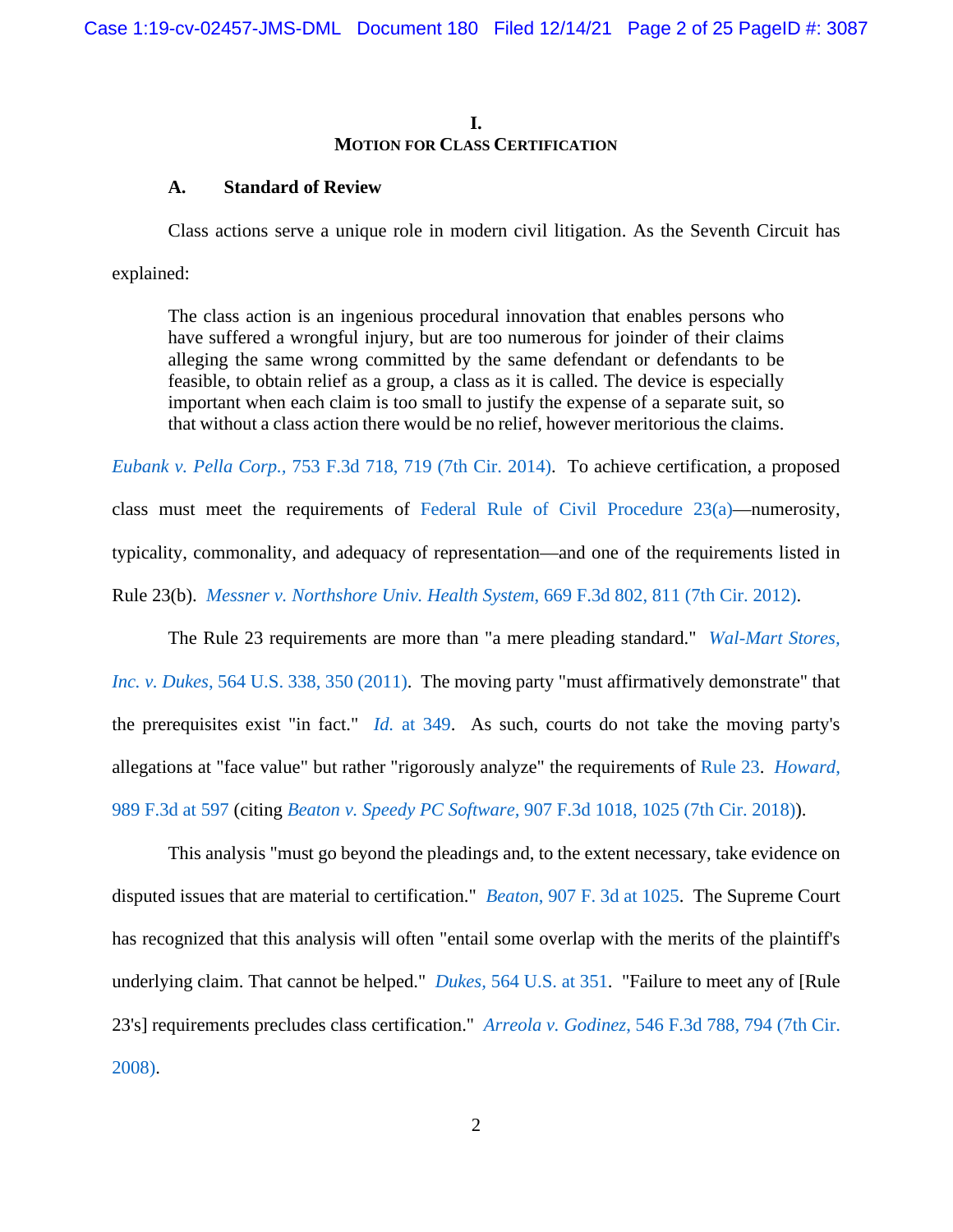## **B. Background**

# *1. Unifin's Letter to Mr. Dixon*

This case arises from a collection letter that Mr. Dixon received from Defendants. [\[Filing](https://ecf.insd.uscourts.gov/doc1/07318767129) 

[No. 125.](https://ecf.insd.uscourts.gov/doc1/07318767129)] Mr. Dixon previously owed a debt to Sprint Services for \$1,130.29, which was acquired

by Jefferson Capital. [\[Filing No. 125 at 22.](https://ecf.insd.uscourts.gov/doc1/07318767129?page=22)] Jefferson Capital contracted with Unifin to collect

Mr. Dixon's debt. [\[Filing No. 125 at 22;](https://ecf.insd.uscourts.gov/doc1/07318767129?page=22) [Filing No. 125-1 at 2.](https://ecf.insd.uscourts.gov/doc1/07318767130?page=2)]

On August 23, 2018, a Unifin representative spoke with Mr. Dixon on the telephone regarding the debt. [\[Filing No. 126-1.](https://ecf.insd.uscourts.gov/doc1/07318769930)] During the conversation, Mr. Dixon requested that Unifin send him a letter via email to "show [him] what the debt was." [\[Filing No. 126 at 2.](https://ecf.insd.uscourts.gov/doc1/07318769929?page=2)] In the relevant part, the letter provided as follows:



Dear Sir/Madam:

This letter serves as a second notice. The balance in full is due today. Please contact us at your earliest convenience to discuss a payment plan.

This notice is regarding your account originally with SPRINT SERVICES that is currently with Unifin, Inc. Nothing contained within this letter changes or in any way limits any of your legal rights, including your rights as set forth in our first letter to you about this account. This communication is from a debt collector. This is an attempt to collect a debt. Any information will be used for that purpose.

[\[Filing No. 125-1.](https://ecf.insd.uscourts.gov/doc1/07318767130)] The letter does not disclose that the debt was beyond the relevant statute of limitations for enforcing a delinquent debt, or that any payment made on the debt would restart that statute of limitations. [\[Filing No. 125-1.](https://ecf.insd.uscourts.gov/doc1/07318767130)] Based on Defendants' representations, Mr. Dixon paid \$150.00 to Unifin and set up a payment arrangement for continued payments. [\[Filing No.](https://ecf.insd.uscourts.gov/doc1/07318780704?page=1)  [130 at 1.](https://ecf.insd.uscourts.gov/doc1/07318780704?page=1)]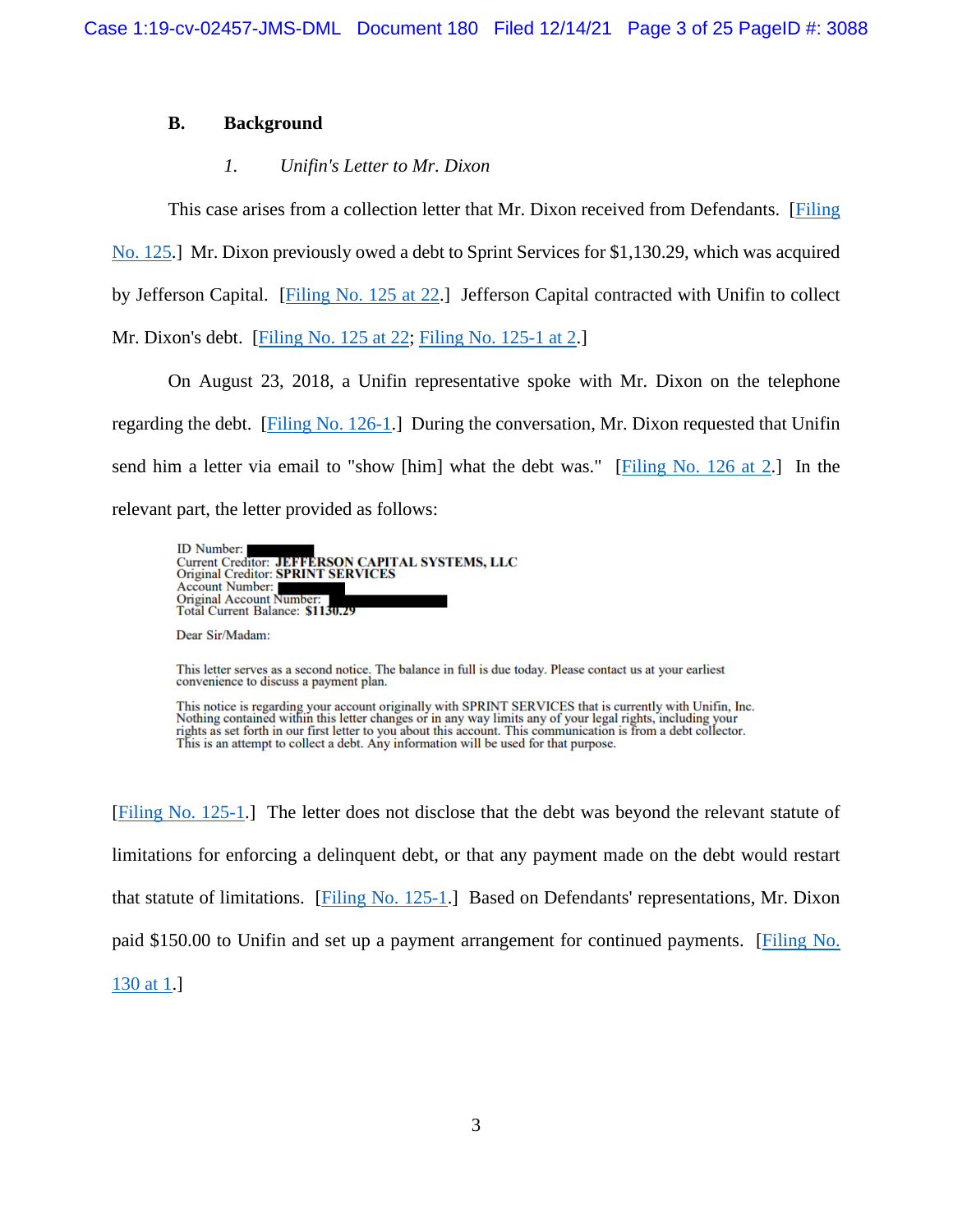### *2. Unifin's Subsequent Debt Collection Activities*

At the time that the letter was sent to Mr. Dixon, Unifin did not have a practice of sending templated collection letter campaigns, but sometime shortly thereafter, Unifin began doing so. [\[Filing No. 126-8 at 2.](https://ecf.insd.uscourts.gov/doc1/07318769937?page=2)] Utilizing a mail merge system, the templates were automatically populated with a statute of limitations disclosure if Unifin's records indicated that the debt was outside of the statute of limitations. [\[Filing No. 169-2 at 19.](https://ecf.insd.uscourts.gov/doc1/07318959885?page=19)] If the debtor was in a state that does not require a specific disclosure, such as Indiana, Unifin's system would generate one of two generic statute of limitations disclosures. [\[Filing No. 169-2 at 35.](https://ecf.insd.uscourts.gov/doc1/07318959885?page=35)]

If the debt was outside the statute of limitations and had previously been reported to the credit reporting agencies, the letter template would include the following disclosure: "[t]he law limits how long you can be sued on a debt. Because of the age of your debt, [your creditor] may not sue you for it. If you do not pay the debt, [your creditor] may [continue to] report it to the credit reporting agencies [as unpaid]." [\[Filing No. 170 at 3.](https://ecf.insd.uscourts.gov/doc1/07318959916?page=3)] If the debt was outside the statute of limitations and had not been reported to the credit reporting agencies, the letter template would include the disclosure that: "[t]he law limits how long you can be sued on a debt. Because of the age of your debt, [your creditor] may not sue you for it, and [your creditor] may not report it to any credit reporting agency." [\[Filing No. 170 at 3.](https://ecf.insd.uscourts.gov/doc1/07318959916?page=3)]

During the proposed class period, Unifin sent 10,500 templated collection letters to individuals within the state of Indiana on accounts that were in default for more than six years at the date of the communication. [\[Filing No. 112;](https://ecf.insd.uscourts.gov/doc1/07318706680) [Filing No. 115-8.](https://ecf.insd.uscourts.gov/doc1/07318706705)] Unifin attests that these letters were nearly all templated letters that included the disclosures described above. [\[Filing No. 170 at](https://ecf.insd.uscourts.gov/doc1/07318959916?page=3)  [3.](https://ecf.insd.uscourts.gov/doc1/07318959916?page=3)] Unifin maintains that it has "never had a practice of sending letters to consumers on out of statute debts using templates that did not include a disclosure" and attests that a manual review of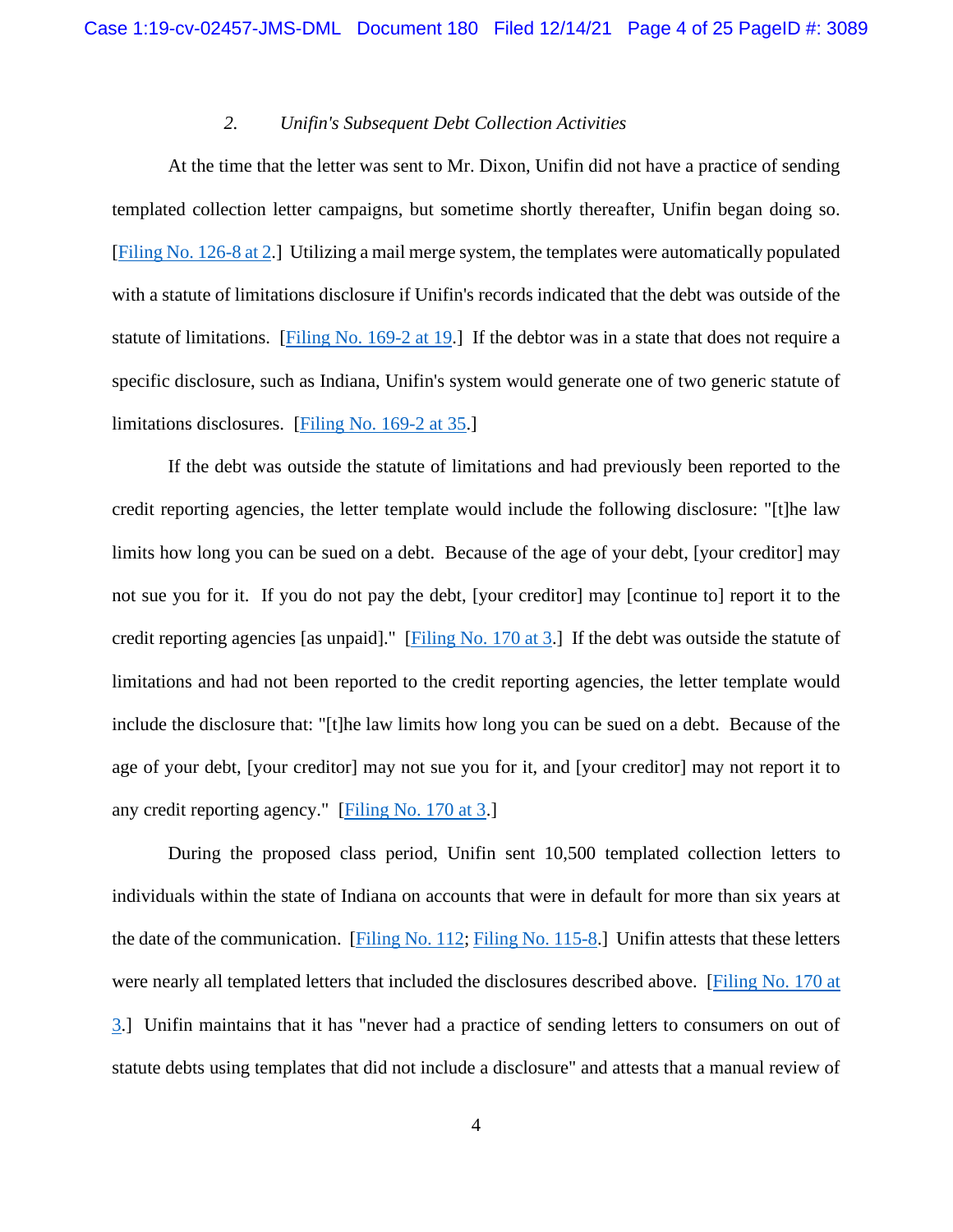its records determined that Unifin only sent "one letter in the form of the letter sent to [Mr. Dixon] on accounts associated with Indiana addresses where the debt was in default for more than six years—that was [Mr.] Dixon's letter." [\[Filing No. 126-8 at 2;](https://ecf.insd.uscourts.gov/doc1/07318769937?page=2) [Filing No. 170 at 4.](https://ecf.insd.uscourts.gov/doc1/07318959916?page=4)] There is no evidence or allegation that Mr. Dixon was sent a templated letter.

## *3. The Tangled Procedural History*

Throughout the course of this litigation, this case has been mired in procedural missteps by all parties involved, as outlined below, which has rendered the Court's review unnecessarily cumbersome and placed an unnecessary strain on judicial resources. The parties are cautioned to avoid taking this flawed approach in the future.

On June 18, 2019, Mr. Dixon filed the present action seeking recovery under the FDCPA, on behalf of himself as well as a class of consumers that he initially described as:

all persons within the State of Indiana who, within one year prior to filing this action, [who have been contacted by or] have been sent a letter by or on behalf of JEFFERSON CAPITAL concerning an obligation to pay money arising out of an obligation to Sprint after six years in time had passed since the date the obligation was initially owed, without JEFFERSON CAPITAL or its agent disclosing that any payment on the debt would strip the consumer of his or her statute of limitation defense.

[\[Filing No. 1 at 11.](https://ecf.insd.uscourts.gov/doc1/07317322906?page=11)] Despite seeking "actual damages" in his Complaint, Mr. Dixon admitted on

April 1, 2020, in response to Defendants' Requests for Admissions, that he "suffered no pecuniary/financial loss as a result of the alleged conduct," but that he was "planning to set up a payment arrangement." [\[Filing No. 1;](https://ecf.insd.uscourts.gov/doc1/07317322906) [Filing No. 126-4 at 1.](https://ecf.insd.uscourts.gov/doc1/07318769933?page=1)]

On September 13, 2019, the Court approved the parties' Joint Case Management Plan, which provided, among other things, that "discovery relating to liability issues shall be completed by April 17, 2020." [\[Filing No. 25.](https://ecf.insd.uscourts.gov/doc1/07317499745)] On March 31, 2020, Mr. Dixon filed a motion seeking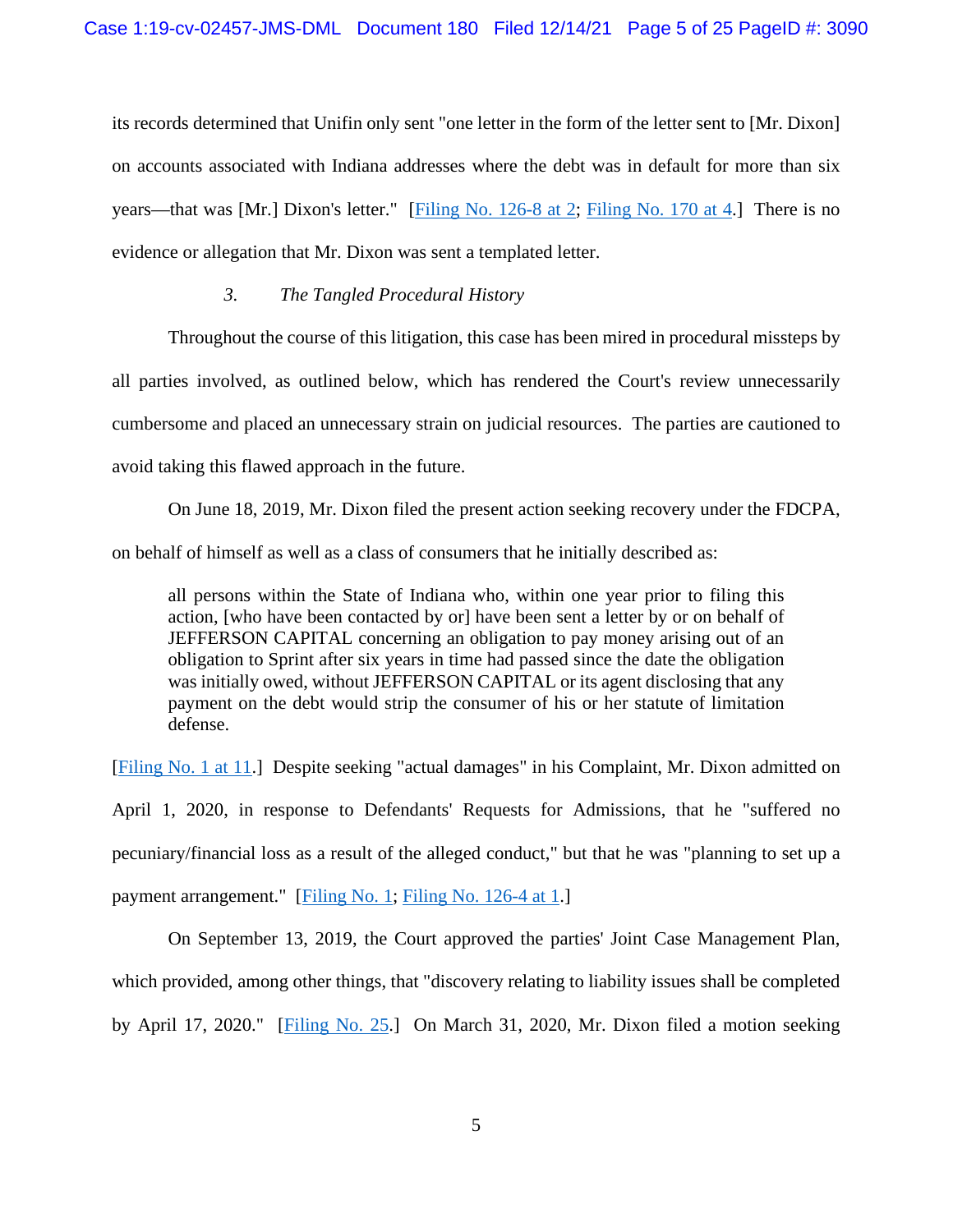additional time to respond to Defendants' discovery requests and to extend the discovery deadlines, which the Court extended to June 17, 2020. [\[Filing No. 45;](https://insd-ecf.sso.dcn/doc1/07317877829) [Filing No. 46.](https://ecf.insd.uscourts.gov/doc1/07317883009)]

One week after the passage of his new discovery response deadline, Mr. Dixon sought a retroactive extension of time to respond to discovery, representing that "Defendants do not object to an extension of time for [Mr. Dixon] to respond to Discovery." [\[Filing No. 47.](https://ecf.insd.uscourts.gov/doc1/07317949872)] Defendants responded that, in fact, they had not indicated a position on Mr. Dixon's motion either way. [\[Filing](https://ecf.insd.uscourts.gov/doc1/07317950292)  [No. 48.](https://ecf.insd.uscourts.gov/doc1/07317950292)] The Court admonished Mr. Dixon's counsel, noting that the Court "would deny his motion, but for the fact that denial would multiply the delay and expense for both parties and would create additional burden for the Court." [\[Filing No. 49.](https://ecf.insd.uscourts.gov/doc1/07317951819)]

On June 5, 2020, the Court extended the discovery deadlines a third time to August 17, 2020 at Mr. Dixon's request. [\[Filing No. 61.](https://ecf.insd.uscourts.gov/doc1/07317988430)] The Court subsequently held a conference with the parties regarding discovery disputes on June 12, 2020, [\[Filing No. 63\]](https://insd-ecf.sso.dcn/doc1/07317996519?caseid=95820&de_seq_num=188&magic_num=MAGIC), and again on July 22, 2020. [\[Filing No. 80.](https://ecf.insd.uscourts.gov/doc1/07318202936)]

On March 3, 2021, the Court ordered the parties to confer and file a proposed Amended Case Management Plan by March 12, 2021. [\[Filing No. 96.](https://ecf.insd.uscourts.gov/doc1/07318497436)] The parties did not file their proposed Amended Case Management Plan until March 15, 2021. [\[Filing No. 101.](https://ecf.insd.uscourts.gov/doc1/07318519700)] The same day, the Court held a third discovery conference with the parties and declined to enter the parties' proposed Amended Case Management Plan because "it does not address class certification briefing, does not propose a realistic trial date, and includes extraneous matters." [\[Filing No. 102.](https://ecf.insd.uscourts.gov/doc1/07318522591)]

Mr. Dixon then filed a motion requesting an extension of time to submit the Proposed Amended Case Management Plan, [\[Filing No.](https://insd-ecf.sso.dcn/doc1/07318536266) 103], which the Court struck for failure to comply with [Local Rules 5-1,](https://www.insd.uscourts.gov/sites/insd/files/local_rules/Local%20Rule%205-1%20-%20Format%20of%20Documents%20Presented%20for%20Filing_1.pdf) [6-1,](https://www.insd.uscourts.gov/sites/insd/files/local_rules/Local%20Rule%206-1%20-%20Extensions%20of%20Time_1.pdf) and [7-1.](https://www.insd.uscourts.gov/sites/insd/files/local_rules/Local%20Rule%207-1%20-%20Motion%20Practice_1.pdf) [\[Filing No. 104.](https://ecf.insd.uscourts.gov/doc1/07318539520)] On March 31, 2021, the Court moved the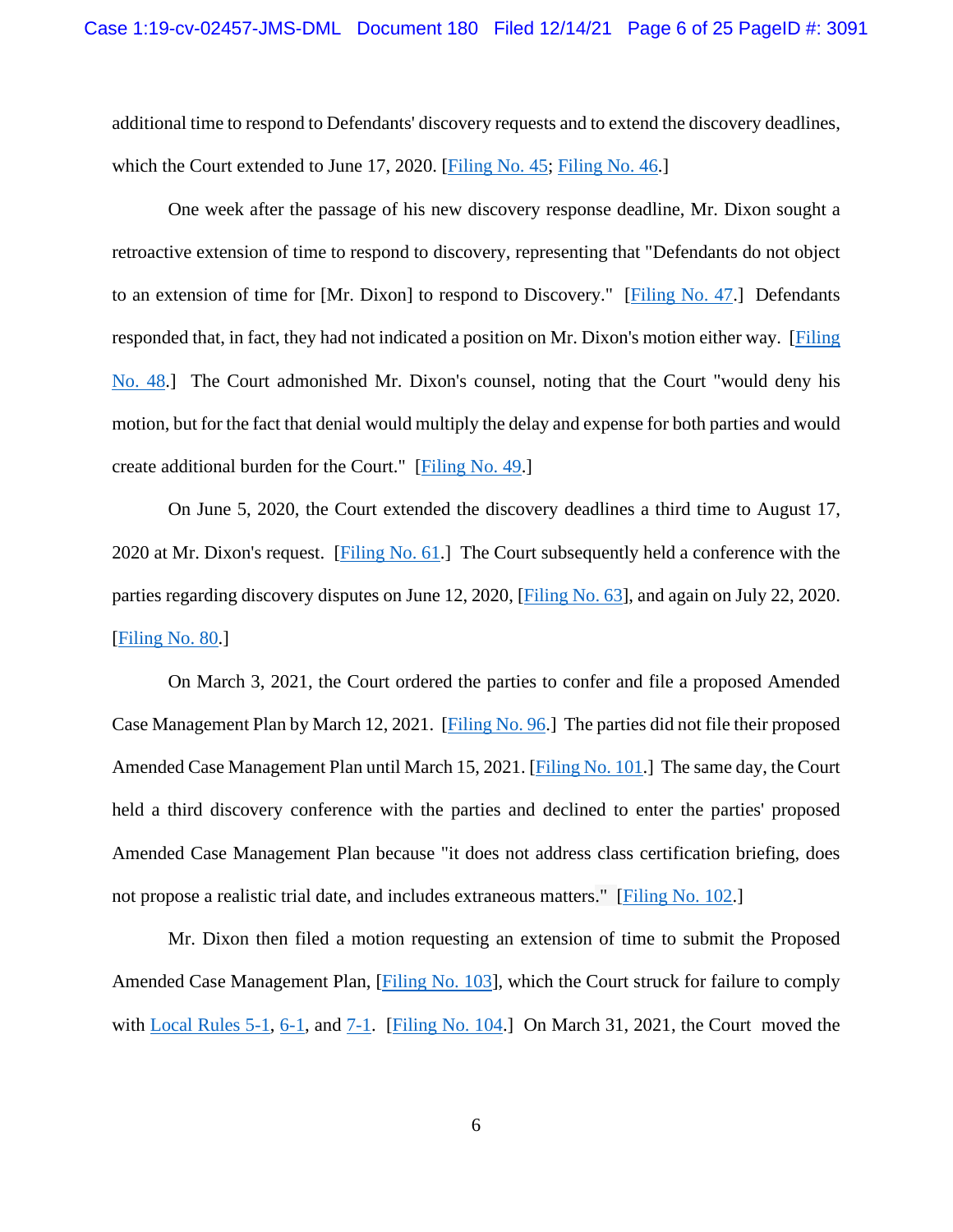discovery deadline for the fourth time, upon the parties' request, to July 14, 2021. [\[Filing No.](https://ecf.insd.uscourts.gov/doc1/07318559478) 

[106.](https://ecf.insd.uscourts.gov/doc1/07318559478)]

On June 14, 2021, Mr. Dixon filed his Motion for Class Certification, wherein he sought

to represent the following classes:

FDCPA Class: all natural persons with an address in the State of Indiana, to whom a letter was sent by Unifin, Inc., on behalf of Jefferson Capital Systems, LLC, from June 18, 2018, through the date this class is certified, to collect a consumer debt where the debt was in default for more than six years at the time the letter was sent.

IDCSA Class: all natural persons with an address in the State of Indiana, to whom a letter was sent by or on behalf of Jefferson Capital Systems, LLC, from June 18, 2017, through the date this class is certified, to collect a consumer debt where the debt was in default for more than six years at the time the letter was sent.

[\[Filing No. 112 at 6.](https://ecf.insd.uscourts.gov/doc1/07318706680?page=6)]

Despite asserting a new cause of action under the IDCSA, new class definitions, and a new legal theory against Unifin in his Motion for Class Certification, Mr. Dixon did not receive leave to amend his initial complaint until July 13, 2021 -- over a month after he moved for class certification under his new theory of his case. [\[Filing No. 124.](https://ecf.insd.uscourts.gov/doc1/07318757188)] Around this time, the Court yet again moved the discovery deadline for the fifth time, this time at Defendants' request, until July

23, 2021. [\[Filing No. 123.](https://ecf.insd.uscourts.gov/doc1/07318753140)]

On the day that discovery closed and after Defendants responded to his Motion for Class Certification, Mr. Dixon moved to amend his responses to Defendants' request for admissions. [\[Filing No. 130.](https://ecf.insd.uscourts.gov/doc1/07318780704)] Despite over two years of litigation and extensive discovery in this case, Mr. Dixon specifically sought to clarify that his previous statement that he "suffered no pecuniary/financial loss as a result of the alleged conduct" was incorrect and that he had in fact "paid \$150.00 to Unifin during a collection call . . . [as well as] incurred \$6.37 [in] costs for sending the certified mail letter to Jefferson Capital." [\[Filing No. 130 at 2.](https://ecf.insd.uscourts.gov/doc1/07318780704?page=2)]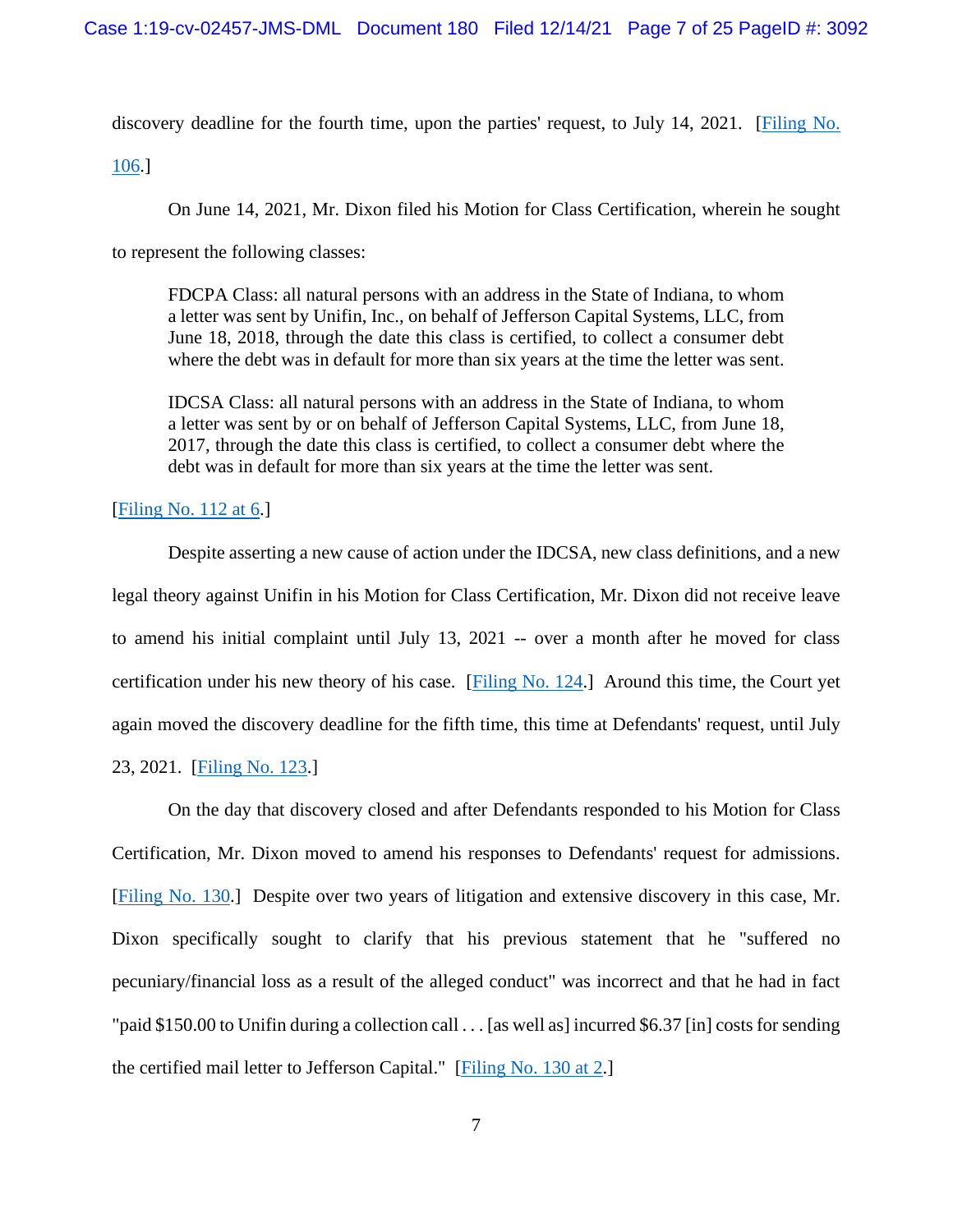For their part, despite repeatedly referring to Unifin's letter templates in their briefing, [\[Filing No.](https://ecf.insd.uscourts.gov/doc1/07318806521) 142], Defendants did not include these documents as part of the record for purposes of the class certification briefing. Rather, the Court ultimately ordered Unifin to submit the templates for the Court's review after Unifin confoundingly sought *ex parte* disclosure. [\[Filing No. 166.](https://ecf.insd.uscourts.gov/doc1/07318950342)] Given that the contents of the letter templates have become a central issue in the class certification briefing, the Court finds it perplexing that Defendants would not include the evidence that they rely upon as part of their briefing.

On August 10, 2021, Mr. Dixon, in his reply to the instant motion for class certification, yet again narrowed his class definition without the Court's leave and in disregard of the considerable litigation that preceded the reply. [*Compare* [Filing No. 142 at 3](https://ecf.insd.uscourts.gov/doc1/07318806521?page=3) ("Plaintiff and all members of the Classes who paid monies to the Defendants on debts that were time barred . . . .") *with* [Filing No. 112](https://ecf.insd.uscourts.gov/doc1/07318706680) ("[A]ll natural persons with an address in the State of Indiana to whom a letter was sent  $\dots$ ").]

Moreover, Mr. Dixon acknowledges that no discovery has been completed regarding the number of individuals who made payments to Defendants or the IDCSA claim, which has a longer statute of limitations than the FDCPA claim. [\[Filing No. 167 at 15;](https://ecf.insd.uscourts.gov/doc1/07318953419?page=15) [Filing No. 112 at 18-25](https://ecf.insd.uscourts.gov/doc1/07318706680?page=18) (noting that "Unifin admits there are approximately 10,500 persons, who meet the FDCPA Class definition. We may logically conclude the IDCSA Class is larger."); see also [Filing No. 126 at 4.](https://ecf.insd.uscourts.gov/doc1/07318769929?page=4)]

The Court takes seriously its obligation to administer its duties promptly and efficiently. See, [Guide to Judiciary Policy, Vol. 2A, Ch. 2.](https://www.uscourts.gov/sites/default/files/vol02a-ch02_0.pdf) But the parties' conduct in this case has placed a needless strain on judicial resources and caused unnecessary cost and delay. Simply put, as Defendants acknowledged, "the Parties have failed the Court in this case." [\[Filing No. 51 at 2.](https://ecf.insd.uscourts.gov/doc1/07317958184?page=2)]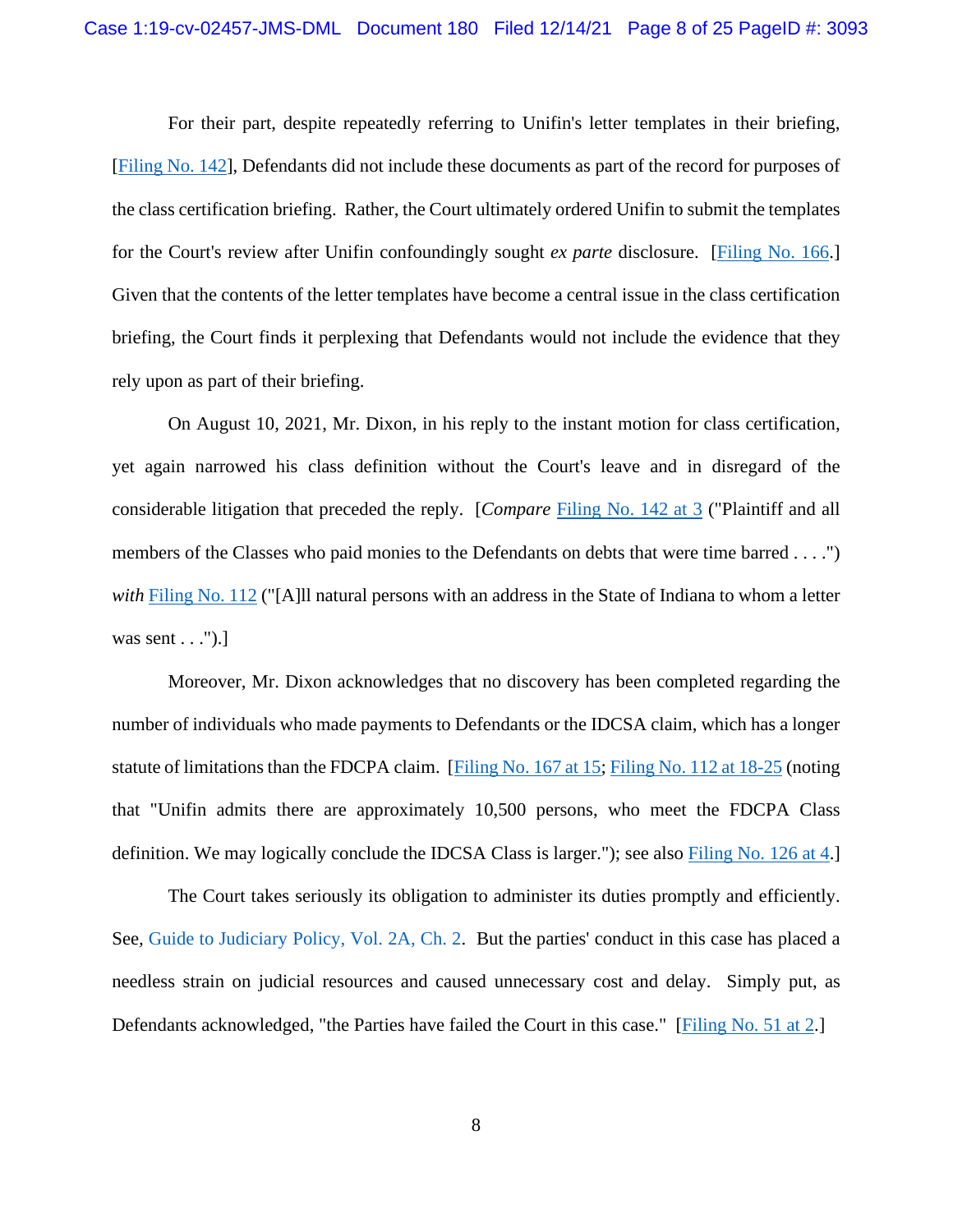# **C. Discussion**

## *1. Article III Standing*

In their response to Mr. Dixon's Motion for Class Certification, Defendants argue that the members of Mr. Dixon's proposed class lack standing because every class member must have suffered an injury in fact in order to recover individual damages, and Mr. Dixon has not defined his classes in "terms of payment of the debt." [\[Filing No. 126 at 12.](https://ecf.insd.uscourts.gov/doc1/07318769929?page=12)]

In his reply, Mr. Dixon responds by redefining his class to those who "suffered an actual monetary loss." [\[Filing No. 142 at 3-4.](https://ecf.insd.uscourts.gov/doc1/07318806521?page=3)] Mr. Dixon argues that these monetary losses are injuriesin-fact sufficient to support Article III standing. [\[Filing No. 142 at 3-4.](https://ecf.insd.uscourts.gov/doc1/07318806521?page=3)] Mr. Dixon also argues that the FDCPA creates a right to be free from false or misleading representations from debt collectors sufficient to create standing. [\[Filing No. 142 at 3-4.](https://ecf.insd.uscourts.gov/doc1/07318806521?page=3)]

To have standing to sue in federal court under Article III, a plaintiff must establish: "(1) that he suffered an injury in fact that is concrete, particularized, and actual or imminent; (2) that the injury was likely caused by the defendant; and (3) that the injury would likely be redressed by judicial relief." *Ramirez*[, 141 S. Ct. at 2190](https://www.westlaw.com/Document/I8f17c3c7d55411eb850ac132f535d1eb/View/FullText.html?transitionType=Default&contextData=(sc.Default)&VR=3.0&RS=da3.0&fragmentIdentifier=co_pp_sp_708_2190) (quoting *[Lujan v. Defenders of Wildlife](https://www.westlaw.com/Document/I72e88d139c9a11d991d0cc6b54f12d4d/View/FullText.html?transitionType=Default&contextData=(sc.Default)&VR=3.0&RS=da3.0&fragmentIdentifier=co_pp_sp_780_560)*, 504 U.S. 555, [560–561 \(1992\)\)](https://www.westlaw.com/Document/I72e88d139c9a11d991d0cc6b54f12d4d/View/FullText.html?transitionType=Default&contextData=(sc.Default)&VR=3.0&RS=da3.0&fragmentIdentifier=co_pp_sp_780_560). The Supreme Court in *Ramirez* noted that:

an important difference exists between (i) a plaintiff's statutory cause of action to sue a defendant over the defendant's violation of federal law, and (ii) a plaintiff's suffering concrete harm because of the defendant's violation of federal law . . . But under Article III, an injury in law is not an injury in fact.

# *Ramirez*[, 141 S. Ct. at 2205](https://www.westlaw.com/Document/I8f17c3c7d55411eb850ac132f535d1eb/View/FullText.html?transitionType=Default&contextData=(sc.Default)&VR=3.0&RS=da3.0&fragmentIdentifier=co_pp_sp_708_2205)

### a. Standing under the FDCPA

The FDCPA provides that "[a] debt collector may not use any false, deceptive, or misleading representation or means in connection with the collection of any debt." [15 U.S.C. §](https://www.westlaw.com/Document/NB7DBFC20AFF711D8803AE0632FEDDFBF/View/FullText.html?transitionType=Default&contextData=(sc.Default)&VR=3.0&RS=da3.0)  [1692e.](https://www.westlaw.com/Document/NB7DBFC20AFF711D8803AE0632FEDDFBF/View/FullText.html?transitionType=Default&contextData=(sc.Default)&VR=3.0&RS=da3.0) The FDCPA sets forth a non-exhaustive list of examples of conduct that violates this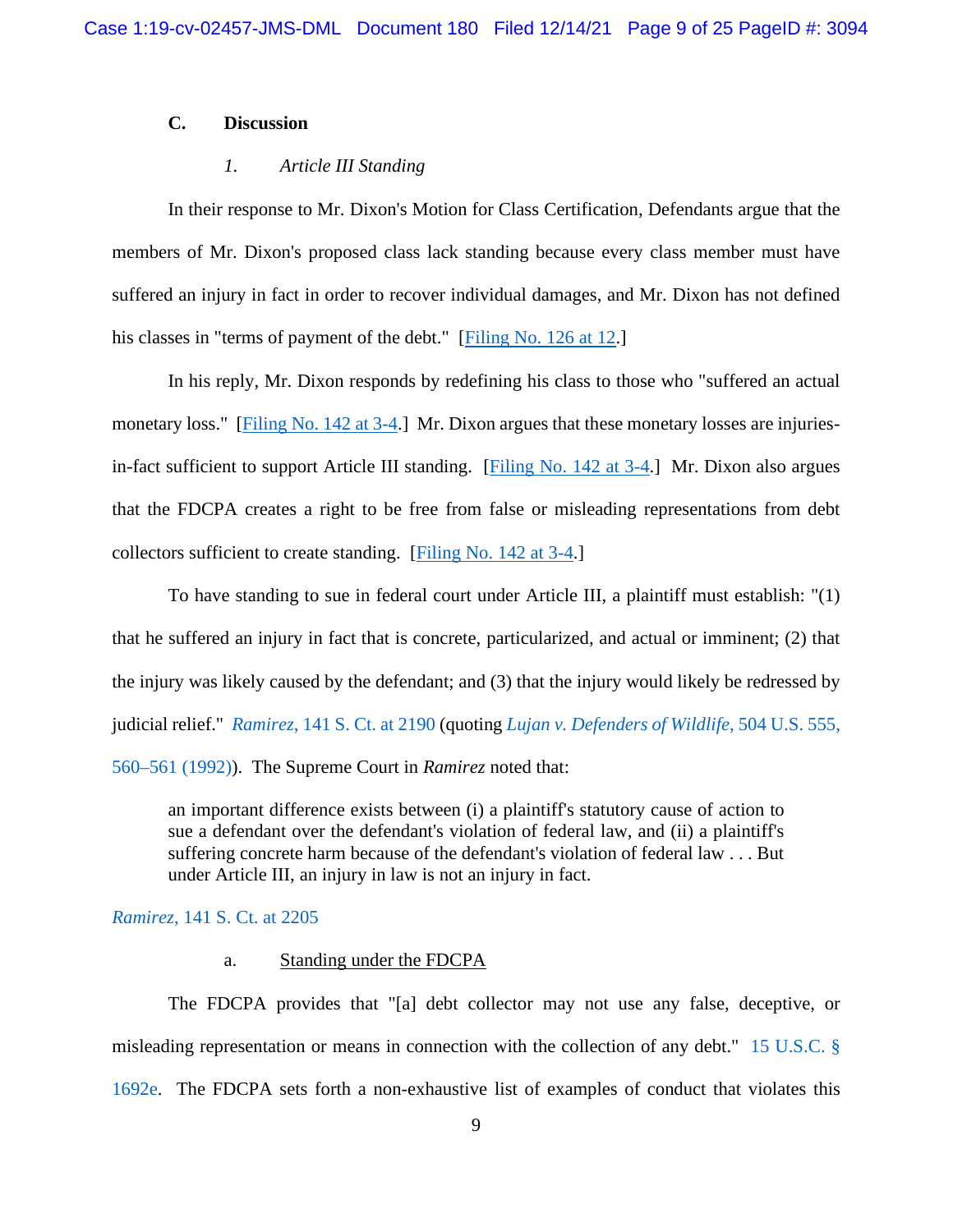prohibition, including "[t]he threat to take any action that cannot legally be taken or that is not intended to be taken," [15 U.S.C. § 1692e\(5\),](https://www.westlaw.com/Document/NB7DBFC20AFF711D8803AE0632FEDDFBF/View/FullText.html?transitionType=Default&contextData=(sc.Default)&VR=3.0&RS=da3.0) and "[t]he false representation of the character, amount, or legal status of any debt,"  $15$  U.S.C.  $\S$  1692e(2)(A).

The statute of limitations in Indiana for enforcing delinquent debts is six years from the date of the last activity. [Ind. Code § 34-11-2-9;](https://www.westlaw.com/Document/N74BBE080AC6B11EB9B1A966AA864A514/View/FullText.html?transitionType=Default&contextData=(sc.Default)&VR=3.0&RS=da3.0) *Holt v. LVNV Funding,* [LLC, 147 F. Supp. 3d 756,](https://www.westlaw.com/Document/I6bb33ec0982111e59a139b8f80c70067/View/FullText.html?transitionType=Default&contextData=(sc.Default)&VR=3.0&RS=da3.0&fragmentIdentifier=co_pp_sp_7903_760)  [760 \(S.D. Ind. 2015\).](https://www.westlaw.com/Document/I6bb33ec0982111e59a139b8f80c70067/View/FullText.html?transitionType=Default&contextData=(sc.Default)&VR=3.0&RS=da3.0&fragmentIdentifier=co_pp_sp_7903_760) However, sending a letter in an "attempt to collect a stale debt does not, in and of itself, violate the FDCPA." *Holt*[, 147 F. Supp. 3d at 760;](https://www.westlaw.com/Document/I6bb33ec0982111e59a139b8f80c70067/View/FullText.html?transitionType=Default&contextData=(sc.Default)&VR=3.0&RS=da3.0&fragmentIdentifier=co_pp_sp_7903_760) *[McMahon v. LVNV Funding,](https://www.westlaw.com/Document/I1f99f52ca95311e3a341ea44e5e1f25f/View/FullText.html?transitionType=Default&contextData=(sc.Default)&VR=3.0&RS=da3.0&fragmentIdentifier=co_pp_sp_506_1020)  LLC*[, 744 F.3d 1010, 1020 \(7th Cir. 2014\)](https://www.westlaw.com/Document/I1f99f52ca95311e3a341ea44e5e1f25f/View/FullText.html?transitionType=Default&contextData=(sc.Default)&VR=3.0&RS=da3.0&fragmentIdentifier=co_pp_sp_506_1020) ("We do not hold that it is automatically improper for a debt collector to seek re-payment of time-barred debts; some people might consider full debt repayment a moral obligation, even though the legal remedy for the debt has been extinguished.").

A debt collection letter that provides an unambiguous warning regarding the statute of limitations does not violate the FDCPA. *Pantoja v. Portfolio [Recovery Assocs., LLC](https://www.westlaw.com/Document/Id231c48014e611e7815ea6969ee18a03/View/FullText.html?transitionType=Default&contextData=(sc.Default)&VR=3.0&RS=da3.0&fragmentIdentifier=co_pp_sp_506_685)*, 852 F.3d [679, 685–86 \(7th Cir. 2017\)](https://www.westlaw.com/Document/Id231c48014e611e7815ea6969ee18a03/View/FullText.html?transitionType=Default&contextData=(sc.Default)&VR=3.0&RS=da3.0&fragmentIdentifier=co_pp_sp_506_685) ("[W]e believe the FDCPA prohibits a debt collector from luring debtors away from the shelter of the statute of limitations without providing an unambiguous warning that an unsophisticated consumer would understand. We will not attempt to prescribe exact language for debt collectors to use when writing such letters, but the language would need to be clear, accessible, and unambiguous to the unsophisticated consumer.")

The Seventh Circuit recently addressed the application of *Ramirez* to claims under the FDCPA in *[Wadsworth v. Kross, Lieberman & Stone, Inc.,](https://www.westlaw.com/Document/Iddaaaa300a9f11ec81429451ea631beb/View/FullText.html?transitionType=Default&contextData=(sc.Default)&VR=3.0&RS=da3.0)* 12 F.4th 665 (7th Cir. 2021). In *Wadsworth*, the Seventh Circuit held:

We have repeatedly recognized a fundamental point: When a debt collector fails to inform a debtor of his statutory rights, then the debtor has suffered a concrete injury only if . . . [the debt collector's] failure to provide notice of [the debtor's] statutory rights caused [the debtor] to suffer a harm identified by the [FDCPA], such as paying money [that the debtor] did not owe or would have disputed.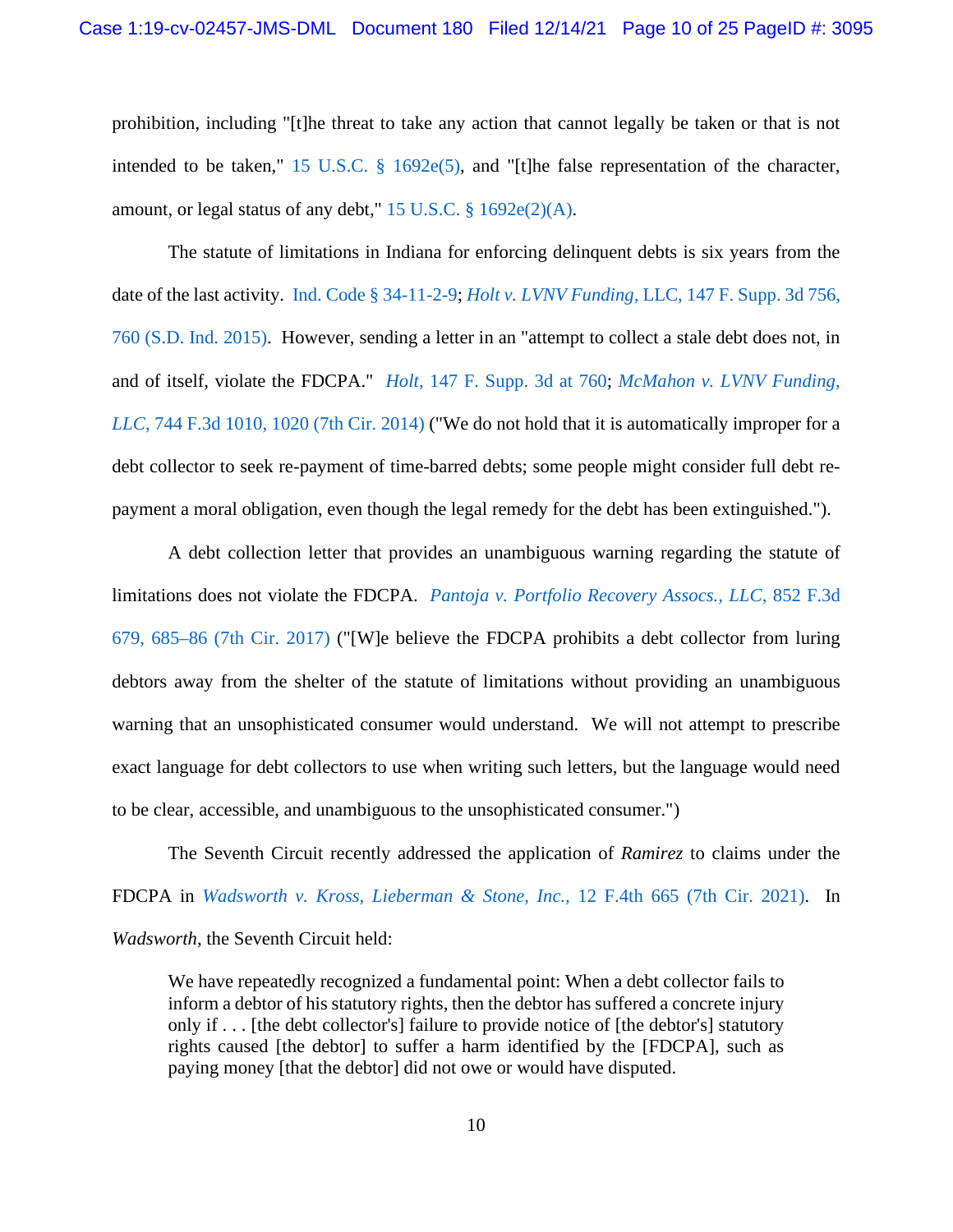*Id.* at 668 (internal citations omitted). The Seventh Circuit further noted that confusion, stress, anxiety, annoyance, and intimidation are examples of "the quintessential abstract harms that are beyond [a federal court's] power to remedy." *Id.* [at 668.](https://www.westlaw.com/Document/Iddaaaa300a9f11ec81429451ea631beb/View/FullText.html?transitionType=Default&contextData=(sc.Default)&VR=3.0&RS=da3.0&fragmentIdentifier=co_pp_sp_8173_668)

While *Wadsworth* is a recent decision, the Court takes note it is just one of a "bevy of recent [Seventh Circuit] decisions on FDCPA standing" requiring concrete harm for standing to bring an FDCPA claim. *Id.* at 669; *[Casillas v. Madison Ave. Assocs., Inc.](https://www.westlaw.com/Document/I34c4c040872511e981b9f3f7c11376fd/View/FullText.html?transitionType=Default&contextData=(sc.Default)&VR=3.0&RS=da3.0&fragmentIdentifier=co_pp_sp_506_339)*, 926 F.3d 329, 339 (7th Cir.  $2019$  $2019$ <sup>2</sup> ("In sum, [Plaintiff] alleged nothing more than a bare procedural violation of the Fair Debt Collection Practices Act. That is insufficient for purposes of Article III."); *[Larkin v. Finance](https://www.westlaw.com/Document/I54ce82803e5e11ebbe20d81a53907f9d/View/FullText.html?transitionType=Default&contextData=(sc.Default)&VR=3.0&RS=da3.0)  System of Green Bay, Inc.,* [982 F.3d 1060 \(7th Cir. 2020\);](https://www.westlaw.com/Document/I54ce82803e5e11ebbe20d81a53907f9d/View/FullText.html?transitionType=Default&contextData=(sc.Default)&VR=3.0&RS=da3.0) *[Gunn v. Thrasher, Buschmann &](https://www.westlaw.com/Document/Id7f24fd03f2a11ebbe20d81a53907f9d/View/FullText.html?transitionType=Default&contextData=(sc.Default)&VR=3.0&RS=da3.0&fragmentIdentifier=co_pp_sp_506_1072)  Voelkel, P.C.*[, 982 F.3d 1069, 1072 \(7th Cir. 2020\)](https://www.westlaw.com/Document/Id7f24fd03f2a11ebbe20d81a53907f9d/View/FullText.html?transitionType=Default&contextData=(sc.Default)&VR=3.0&RS=da3.0&fragmentIdentifier=co_pp_sp_506_1072) ("[T] his court has recently held that the asserted violation of a substantive right conferred by the Fair Debt Collection Practices Act does not guarantee the plaintiff's standing."); *[Nettles v. Midland Funding LLC](https://www.westlaw.com/Document/I565da46043f811eba075d817282e94c2/View/FullText.html?transitionType=Default&contextData=(sc.Default)&VR=3.0&RS=da3.0&fragmentIdentifier=co_pp_sp_506_900)*, 983 F.3d 896, 900 (7th Cir. [2020\)](https://www.westlaw.com/Document/I565da46043f811eba075d817282e94c2/View/FullText.html?transitionType=Default&contextData=(sc.Default)&VR=3.0&RS=da3.0&fragmentIdentifier=co_pp_sp_506_900) (Finding no standing when plaintiff's "only injury is receipt of a noncompliant collection letter.")

## b. Mr. Dixon's Standing

Mr. Dixon does not attempt to distinguish his case from the decisions identified above. Rather, he relies on decisions from this Circuit and others<sup>[3](#page-10-1)</sup> issued prior to the Seventh Circuit's opinion in *Casillas* to support his position.[\[Filing No. 142 at 3.](https://ecf.insd.uscourts.gov/doc1/07318806521?page=3)]

<span id="page-10-0"></span><sup>2</sup> The Court notes that the opinion in *Casillas* was issued two weeks prior to the date that Mr. Dixon initiated this action. [\[Filing No. 1.](https://ecf.insd.uscourts.gov/doc1/07317322906)]

<span id="page-10-1"></span><sup>3</sup> Mr. Dixon cites to the Eleventh Circuit's opinion in *[Church v. Accretive Health, Inc.,](https://www.westlaw.com/Document/I545df0f043f511e687dda03c2315206d/View/FullText.html?transitionType=Default&contextData=(sc.Default)&VR=3.0&RS=da3.0&fragmentIdentifier=co_pp_sp_6538_994)* 654 Fed. [Appx. 990, 994 \(11th Cir. 2016\),](https://www.westlaw.com/Document/I545df0f043f511e687dda03c2315206d/View/FullText.html?transitionType=Default&contextData=(sc.Default)&VR=3.0&RS=da3.0&fragmentIdentifier=co_pp_sp_6538_994) to support the contention that violations of the FDCPA constitute concrete injuries in fact for purposes of Article III standing. However, the Court notes that recent Eleventh Circuit precedent comports with the approach adopted in *Casillas. [Trichell v. Midland](https://www.westlaw.com/Document/Idf791700bfa711ea93a0cf5da1431849/View/FullText.html?transitionType=Default&contextData=(sc.Default)&VR=3.0&RS=da3.0&fragmentIdentifier=co_pp_sp_506_1004)  Credit Mgmt., Inc.*[, 964 F.3d 990, 1004 \(11th Cir. 2020\)](https://www.westlaw.com/Document/Idf791700bfa711ea93a0cf5da1431849/View/FullText.html?transitionType=Default&contextData=(sc.Default)&VR=3.0&RS=da3.0&fragmentIdentifier=co_pp_sp_506_1004) (Finding no standing where Plaintiffs "have identified no comparable downstream consequences from their receipt of allegedly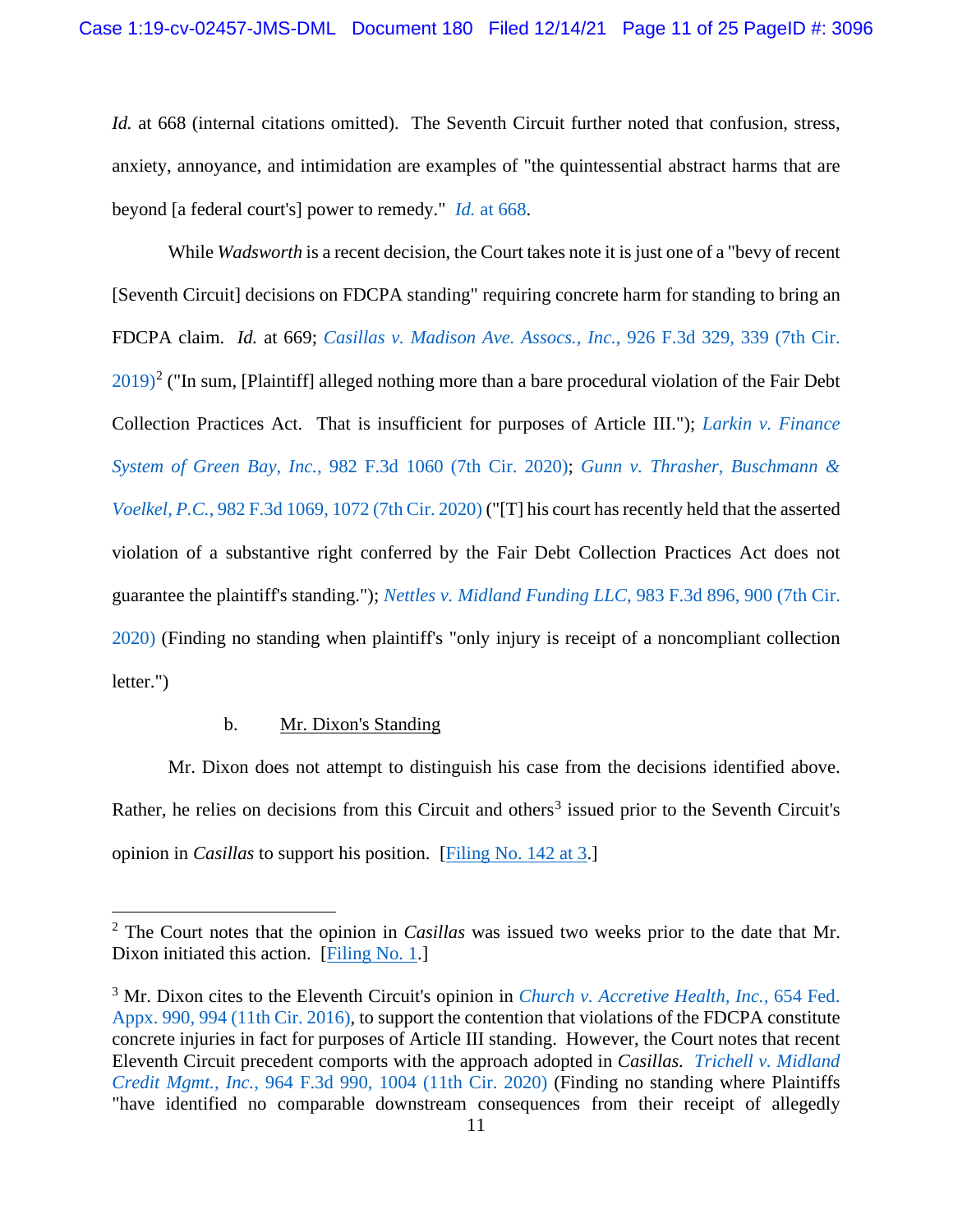Before he amended his original response to Defendants' Request for Admission No. 1, Mr. Dixon admitted that he "suffered no pecuniary/financial loss as a result of the alleged conduct by Defendants." [\[Filing No. 130 at 1.](https://ecf.insd.uscourts.gov/doc1/07318780704?page=1)] In the absence of any other allegation of concrete injury, the admission defeated standing. However, Mr. Dixon was permitted to amend his response. [\[Filing No. 147 at 5.](https://ecf.insd.uscourts.gov/doc1/07318820478?page=5)] He now asserts that he paid \$150.00 to Unifin toward a time-barred debt during a collection call and set up a payment arrangement for continued payments based on Defendants' misrepresentations. [\[Filing No. 130 at 1.](https://ecf.insd.uscourts.gov/doc1/07318780704?page=1)] This asserted harm is sufficient to establish his standing to pursue an FDCPA claim.

That said, the Court notes that Mr. Dixon did not seek to correct his response to Request for Admission No. 1 until after he sought certification of the proposed class, [\[Filing No. 112\]](https://ecf.insd.uscourts.gov/doc1/07318706680), after Defendants responded to his Motion for Class Certification, and most significantly, after discovery related to his originally-proposed class had closed. [\[Filing No. 126.](https://ecf.insd.uscourts.gov/doc1/07318769929)] Given that standing is a threshold issue, Mr. Dixon should have taken steps to resolve this question at the outset of this case. *Nettles v. Midland Funding LLC*[, 983 F.3d 896, 899 \(7th Cir. 2020\)](https://www.westlaw.com/Document/I565da46043f811eba075d817282e94c2/View/FullText.html?transitionType=Default&contextData=(sc.Default)&VR=3.0&RS=da3.0&fragmentIdentifier=co_pp_sp_506_899) (Noting that standing to sue "is jurisdictional").

# c. The Originally Proposed Class Members' Standing under the FDCPA and Attempt to Amend on Reply

Mr. Dixon jettisons his originally-proposed class definition in his reply, narrowing his class definition to "all members of the Classes who paid monies to the Defendants on debts that were time barred," [\[Filing No. 142 at 3\]](https://ecf.insd.uscourts.gov/doc1/07318806521?page=3), which he alleges distinguishes his case from *Ramirez*. Further,

misleading communications that failed to mislead. Absent any such concrete impact, they can complain only about *receiving* information that had no impact on them.") (emphasis original). Mr. Dixon's counsel are reminded that "[l]awyers are not entitled to ignore controlling, adverse precedent." *Jackson v. City of Peoria*[, 825 F.3d 328, 331 \(7th Cir. 2016\).](https://www.westlaw.com/Document/I62b6c2002a3011e687dda03c2315206d/View/FullText.html?transitionType=Default&contextData=(sc.Default)&VR=3.0&RS=da3.0&fragmentIdentifier=co_pp_sp_506_331)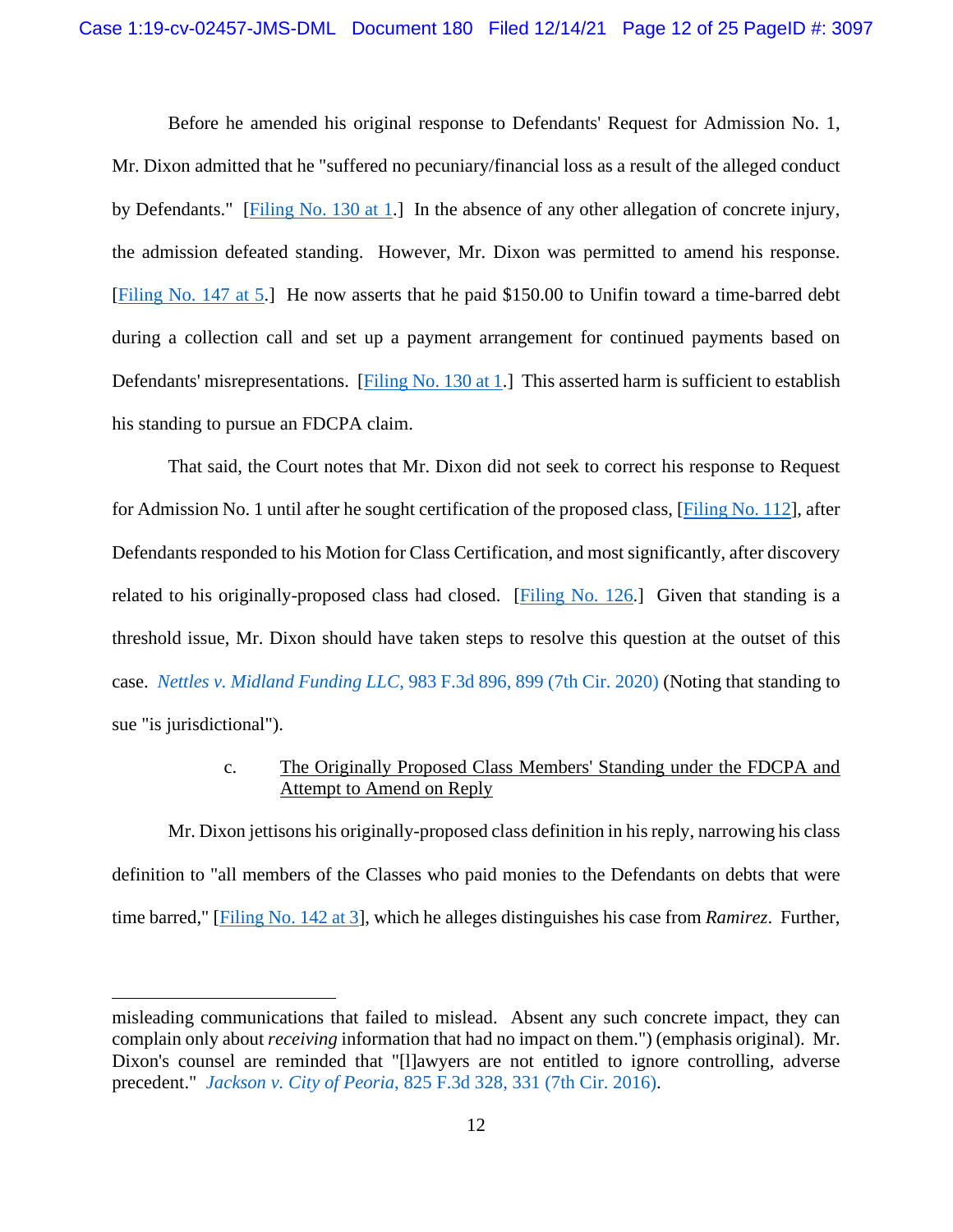Mr. Dixon argues that the FDCPA creates a right to be free from false or misleading representations from debt collectors sufficient to create harm for purposes of standing. [\[Filing No.](https://ecf.insd.uscourts.gov/doc1/07318806521?page=3)  [142 at 3-4.](https://ecf.insd.uscourts.gov/doc1/07318806521?page=3)]

The Supreme Court in *Ramirez* declined to address "the distinct question whether every class member must demonstrate standing *before* a court certifies a class." *Ramirez*[, 141 S. Ct. at](https://www.westlaw.com/Document/I8f17c3c7d55411eb850ac132f535d1eb/View/FullText.html?transitionType=Default&contextData=(sc.Default)&VR=3.0&RS=da3.0&fragmentIdentifier=co_pp_sp_708_2208)  [2208 n.4](https://www.westlaw.com/Document/I8f17c3c7d55411eb850ac132f535d1eb/View/FullText.html?transitionType=Default&contextData=(sc.Default)&VR=3.0&RS=da3.0&fragmentIdentifier=co_pp_sp_708_2208) (emphasis in original). However, the Seventh Circuit has previously held that, at the certification stage, as long as one member of the proposed class has a plausible claim that he suffered damages, the requirement of standing is satisfied. *[Parko v. Shell Oil Co.](https://www.westlaw.com/Document/Ic39836f37fce11e3a341ea44e5e1f25f/View/FullText.html?transitionType=Default&contextData=(sc.Default)&VR=3.0&RS=da3.0&fragmentIdentifier=co_pp_sp_506_1085)*, 739 F.3d 1083, [1085 \(7th Cir. 2014\)](https://www.westlaw.com/Document/Ic39836f37fce11e3a341ea44e5e1f25f/View/FullText.html?transitionType=Default&contextData=(sc.Default)&VR=3.0&RS=da3.0&fragmentIdentifier=co_pp_sp_506_1085) ("How many (if any) of the class members have a valid claim is the issue to be determined *after* the class is certified.") (emphasis original).

Nevertheless, the Court notes that Mr. Dixon's new proposed class is narrower than what he initially proposed for certification. [*Compare* [Filing No. 142 at 3](https://ecf.insd.uscourts.gov/doc1/07318806521?page=3) ("Plaintiff and all members of the Classes who paid monies to the Defendants on debts that were time barred . . . .") *with* [Filing](https://ecf.insd.uscourts.gov/doc1/07318706680)  [No. 112](https://ecf.insd.uscourts.gov/doc1/07318706680) ("[A]ll natural persons with an address in the State of Indiana to whom a letter was sent . . .")]<sup>[4](#page-12-0)</sup> The Court is mindful that amendments on reply are rightly disfavored, particularly because they afford the respondent no opportunity to be heard. *[Hussein v. Oshkosh Motor Truck Co.,](https://www.westlaw.com/Document/I78ddba4b951111d993e6d35cc61aab4a/View/FullText.html?transitionType=Default&contextData=(sc.Default)&VR=3.0&RS=da3.0&fragmentIdentifier=co_pp_sp_350_360)* 816 [F.2d 348, 360 \(7th Cir. 1987\)](https://www.westlaw.com/Document/I78ddba4b951111d993e6d35cc61aab4a/View/FullText.html?transitionType=Default&contextData=(sc.Default)&VR=3.0&RS=da3.0&fragmentIdentifier=co_pp_sp_350_360) (Posner, J., concurring) ("A reply brief is for replying, not for raising a new ground" not advanced in the opening brief); *[McFarlane v. Carothers](https://www.westlaw.com/Document/I1ceaeda0c2a911e89a72e3efe6364bb2/View/FullText.html?transitionType=Default&contextData=(sc.Default)&VR=3.0&RS=da3.0&fragmentIdentifier=co_pp_sp_999_3)*, 2018 WL 4625660, [at \\*3 \(S.D. Ind. Sept. 27, 2018\)](https://www.westlaw.com/Document/I1ceaeda0c2a911e89a72e3efe6364bb2/View/FullText.html?transitionType=Default&contextData=(sc.Default)&VR=3.0&RS=da3.0&fragmentIdentifier=co_pp_sp_999_3) ("We will not consider Defendant's objection [to certification of a class] raised for the first time in reply."); *[Autotech Techs. Ltd. P'ship v. Automationdirect.com,](https://www.westlaw.com/Document/I2b859bd2d17b11daa514dfb5bc366636/View/FullText.html?transitionType=Default&contextData=(sc.Default)&VR=3.0&RS=da3.0&fragmentIdentifier=co_pp_sp_344_437)* 

<span id="page-12-0"></span><sup>&</sup>lt;sup>4</sup> This altered class definition is consistent with Mr. Dixon's Amended Initial Disclosures, which were also amended after Mr. Dixon filed his Motion for Class Certification. [\[Filing No. 140-7 at](https://insd-ecf.sso.dcn/doc1/07318806515)  [3](https://insd-ecf.sso.dcn/doc1/07318806515) ("Plaintiff will rely upon . . . the amounts collected on time-barred debts, in order to calculate the damages [under the FDCPA and the IDCSA].")]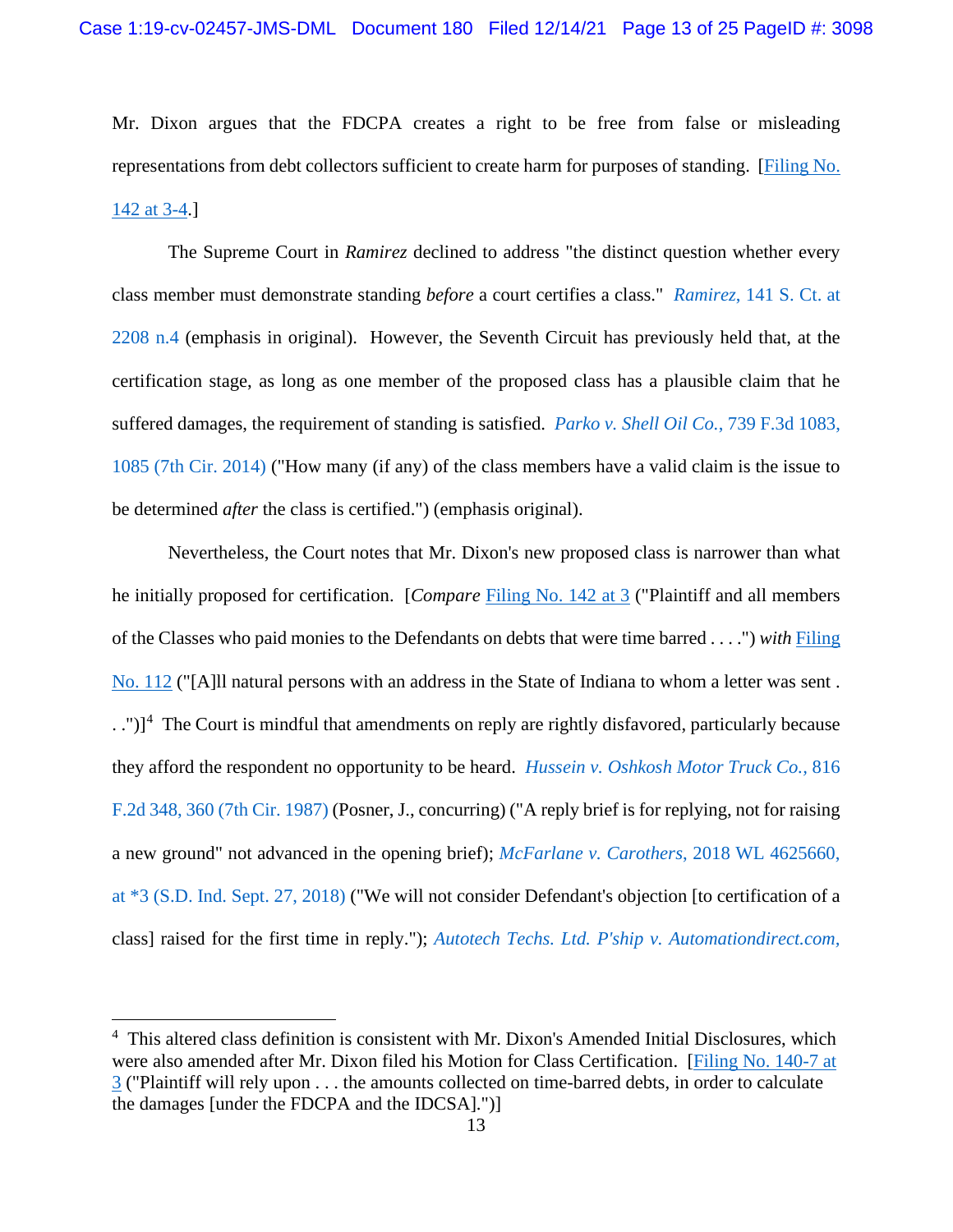*Inc.*, 235 F.R.D. 435, 437 (N.D. Ill. 2006) (observing that "[I]oading-up on a reply brief effectively results in a one-sided presentation, which is hopelessly inconsistent with the very premise on which the adversary system is based."); see also *[G.M. Sign, Inc. v. Brink's Mfg. Co.,](https://www.westlaw.com/Document/I56ad77162ab911e09d9dae30585baa87/View/FullText.html?transitionType=Default&contextData=(sc.Default)&VR=3.0&RS=da3.0&fragmentIdentifier=co_pp_sp_999_4)* No. 09 C 5528, 2011 WL 248511, at  $*4$  (N.D. Ill. Jan. 25, 2011) ("District courts typically, though not invariably, hold a plaintiff seeking class certification to the definition espoused in the relevant complaint.")

Accordingly, the months of discovery and extensive briefing should not be wasted because a plaintiff or his counsel finally figures out the deficiencies in his proposed class definition. The Court declines to allow this sloppy practice to succeed and will consider only the original proposed class definition. The original definition fails to include any legally cognizable assertion of injury in fact, and the Court therefore **DENIES** class certification for lack of class standing.

But even if the Court were to consider Mr. Dixon's amended class definition limiting the class to those potential class members "who paid monies to the Defendants on debts that were time barred," [\[Filing No. 142 at 4\]](https://ecf.insd.uscourts.gov/doc1/07318806521?page=4), Mr. Dixon's request for class certification would still fail. In the interest of completeness, the Court will address whether Mr. Dixon has established that the proposed amended class meets the Rule 23 requirements.

### *2. Whether an Identifiable Class Exists*

In addition to the class certification prerequisites specifically enumerated in Rule 23, it is Mr. Dixon's burden to prove "that the class is indeed identifiable as a class," meaning that the class must be definite enough that the class can be ascertained. *[Oshana v. Coca-Cola Co](https://www.westlaw.com/Document/Ie00df707972411db9127cf4cfcf88547/View/FullText.html?transitionType=Default&contextData=(sc.Default)&VR=3.0&RS=da3.0&fragmentIdentifier=co_pp_sp_506_513)*., 472 F.3d [506, 513 \(7th Cir. 2006\)](https://www.westlaw.com/Document/Ie00df707972411db9127cf4cfcf88547/View/FullText.html?transitionType=Default&contextData=(sc.Default)&VR=3.0&RS=da3.0&fragmentIdentifier=co_pp_sp_506_513) (internal citations omitted). To establish that a class is ascertainable, the party seeking certification must purpose a class definition that is (1) precise, (2) defined by objective criteria, and (3) not defined in terms of success on the merits. *[Mullins v. Direct Digital,](https://www.westlaw.com/Document/Ic3da6d97361611e5b4bafa136b480ad2/View/FullText.html?transitionType=Default&contextData=(sc.Default)&VR=3.0&RS=da3.0&fragmentIdentifier=co_pp_sp_506_657)  LLC*[, 795 F.3d 654, 657 \(7th Cir. 2015\).](https://www.westlaw.com/Document/Ic3da6d97361611e5b4bafa136b480ad2/View/FullText.html?transitionType=Default&contextData=(sc.Default)&VR=3.0&RS=da3.0&fragmentIdentifier=co_pp_sp_506_657)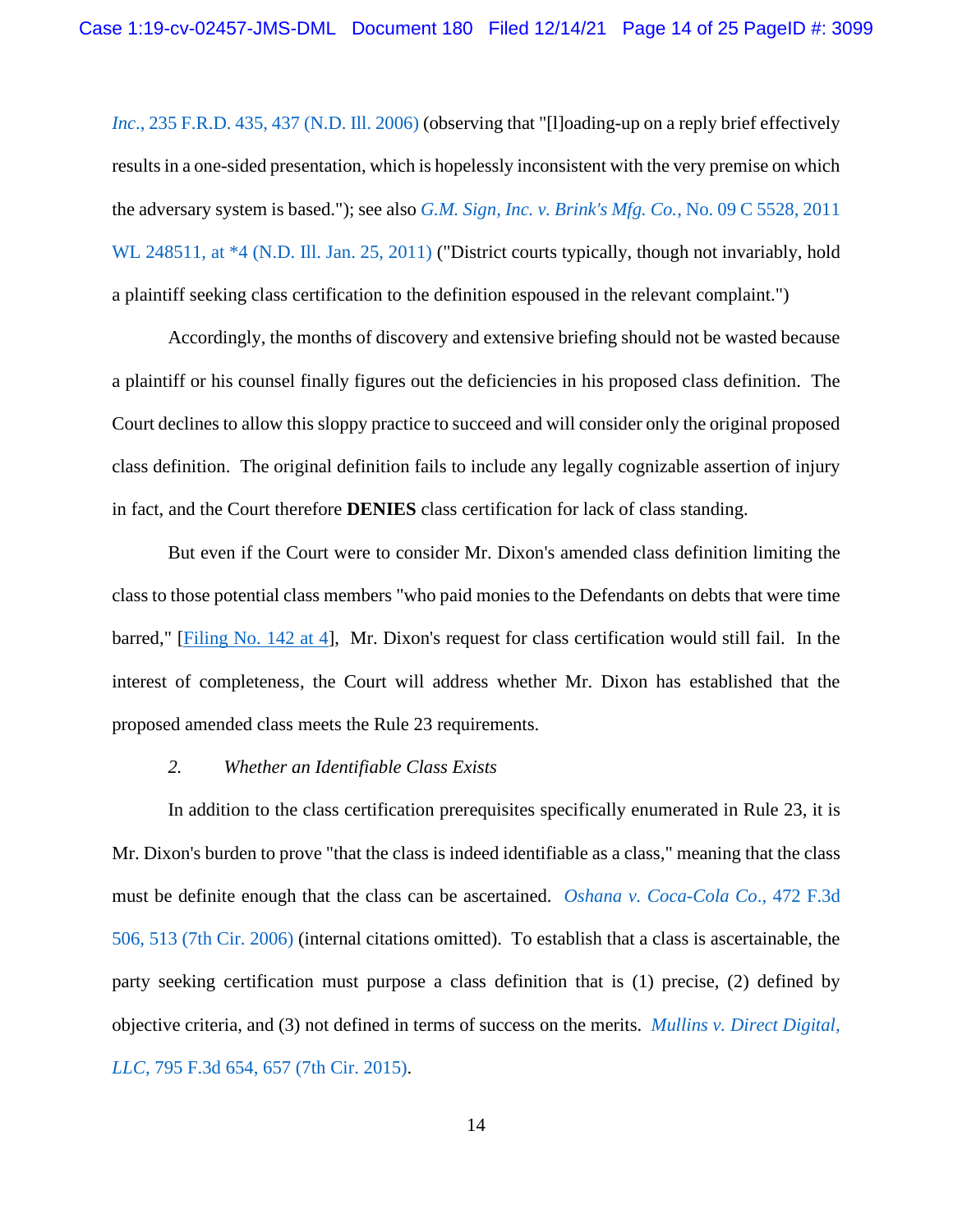The parties do not address whether the class is identifiable in their briefs. [\[Filing No. 112;](https://ecf.insd.uscourts.gov/doc1/07318706680) [Filing No. 126;](https://ecf.insd.uscourts.gov/doc1/07318769929) [Filing No. 142.](https://ecf.insd.uscourts.gov/doc1/07318806521)] While the proposed class might possibly be identifiable, there is no evidence of the composition of the class, given its belated identification. Mr. Dixon has waived any argument in support of ascertainability, by failing to raise it. Therefore, the Court finds that Mr. Dixon's amended proposed class definition is insufficient to establish an identifiable class.

## *3. Rule 23(a) Requirements*

The Court notes at the outset that many of the parties' arguments relate to Mr. Dixon's original class definition, which the Court has found cannot support a viable class action. Accordingly, as noted, the Court will only address Mr. Dixon's revised proposed class.

Mr. Dixon argues that each of the Rule 23 requirements have been met. He argues that numerosity, commonality, and typicality are satisfied because "defendants have engaged in standardized conduct towards members of the proposed class" by sending "each class member a standardized, templated, collection letter which violated the FDCPA in the same manner (i.e., by failing to identify the creditor/owner of the debt in an unambiguous manner)." [\[Filing No. 112 at](https://ecf.insd.uscourts.gov/doc1/07318706680?page=19)  [19-21.](https://ecf.insd.uscourts.gov/doc1/07318706680?page=19)] He also argues that adequacy has been satisfied because he has "retained counsel experienced in litigating class actions and complex consumer claims and he does not have any conflicting interests with the class members." [\[Filing No. 112 at 22.](https://ecf.insd.uscourts.gov/doc1/07318706680?page=22)] In addition to satisfying each of the Rule 23(a) prerequisites, Mr. Dixon argues that his proposed class satisfies Rule  $23(b)(3)^5$  $23(b)(3)^5$  because each class member's claim would likely be too small to vindicate through an

<span id="page-14-0"></span> $<sup>5</sup>$  Mr. Dixon refers to Rule 23(b)(2) in his motion but makes no effort to explain the application of</sup> Rule 23(b)(2) to his case. [\[Filing No. 112 at 23.](https://ecf.insd.uscourts.gov/doc1/07318706680?page=23)] Therefore, the Court finds any arguments under Rule 23(b)(2) are waived for lack of development. See *[Lachman v. Ill. State Bd. of Ed](https://www.westlaw.com/Document/I6c260a6a958d11d9bdd1cfdd544ca3a4/View/FullText.html?transitionType=Default&contextData=(sc.Default)&VR=3.0&RS=da3.0&fragmentIdentifier=co_pp_sp_350_291)*., 852 F.2d [290, 291](https://www.westlaw.com/Document/I6c260a6a958d11d9bdd1cfdd544ca3a4/View/FullText.html?transitionType=Default&contextData=(sc.Default)&VR=3.0&RS=da3.0&fragmentIdentifier=co_pp_sp_350_291) n. 1 (7th Cir.1988) (noting that "an issue expressly presented for resolution is waived if not developed by argument" (citation omitted)).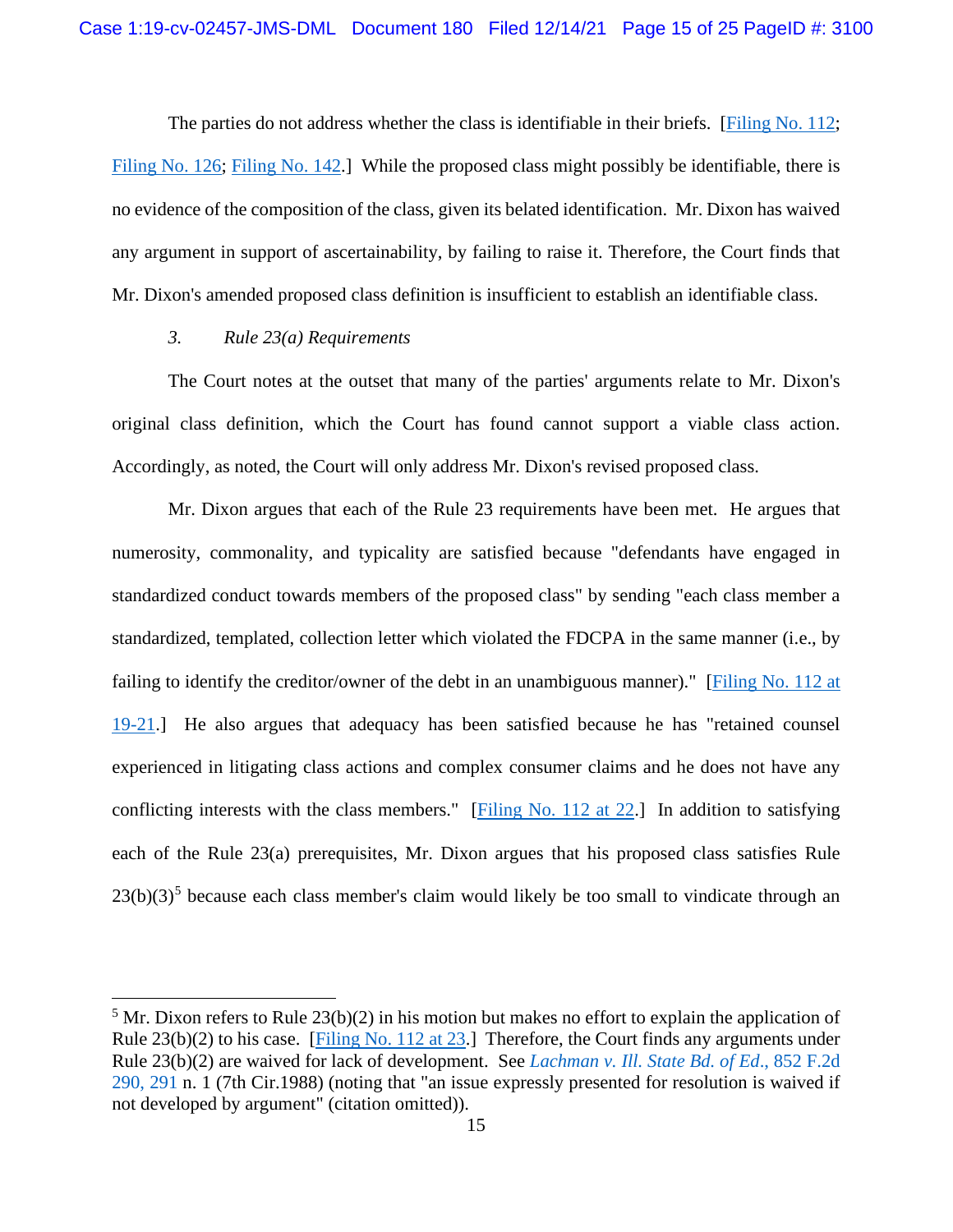individual suit, and that a class action presents an "efficient and effective way to obtain relief to individual class members." [\[Filing No. 112 at 23](https://ecf.insd.uscourts.gov/doc1/07318706680?page=23)

Defendants respond that Mr. Dixon has not satisfied any of the Rule 23 requirements because his letter was sent under "unique circumstances."[\[Filing No. 126 at 14.](https://ecf.insd.uscourts.gov/doc1/07318769929?page=14)] In support, Defendants argue that Unifin "only sent one letter in the form of the letter sent to [Mr.] Dixon on accounts associated with Indiana addresses where the debt was in default for more than six years that was [Mr.] Dixon's letter." [\[Filing No. 126 at 9;](https://ecf.insd.uscourts.gov/doc1/07318769929?page=9) [Filing No. 126-2 at 2;](https://ecf.insd.uscourts.gov/doc1/07318769931?page=2) [Filing No. 126-3 at 2.](https://ecf.insd.uscourts.gov/doc1/07318769932?page=2)] According to Defendants, the remaining letters were sent from templates which included disclosures regarding the statute of limitations. [\[Filing No. 126-8 at 7.](https://ecf.insd.uscourts.gov/doc1/07318769937?page=7)] Therefore, Defendants argue, there "are no common issues of fact or law, typicality is not present, and individual issues will predominate this case." [\[Filing No. 126 at 14.](https://ecf.insd.uscourts.gov/doc1/07318769929?page=14)] Defendants also argue that adequacy has not been established because the retainer agreement between Mr. Dixon and his counsel requires Mr. Dixon to pay his attorneys' fees and costs if the case is resolved in any other form than as a class action, if the case is "not successful," or if he declines a settlement offer against the advice of his attorneys. [\[Filing No. 126 at 18.](https://ecf.insd.uscourts.gov/doc1/07318769929?page=18)] Finally, Defendants argue that Mr. Dixon's purported class fails under Rule 23(b)(3) because "individualized inquiries would be necessary to determine if any of the class members had a similar claim" and thus a class action is not superior to other available methods of resolving these claims.<sup>[6](#page-15-0)</sup> [\[Filing No. 126 at 22.](https://ecf.insd.uscourts.gov/doc1/07318769929?page=22)]

<span id="page-15-0"></span><sup>6</sup> Defendants also raise arguments regarding the relation back of Mr. Dixon's newly added IDCSA claims. [\[Filing No. 125 at 14](https://ecf.insd.uscourts.gov/doc1/07318767129?page=14) ("A class encompassing all persons who were sent a letter like the one at issue from June 18, 2017, through the present, then, would present an arguable statute of limitations defense for members who were sent letters before May 13, 2019—more than two years before [Mr.] Dixon raised these IDCSA claims.")] Because the Court has determined that class certification is not appropriate, it declines to address this issue at this time.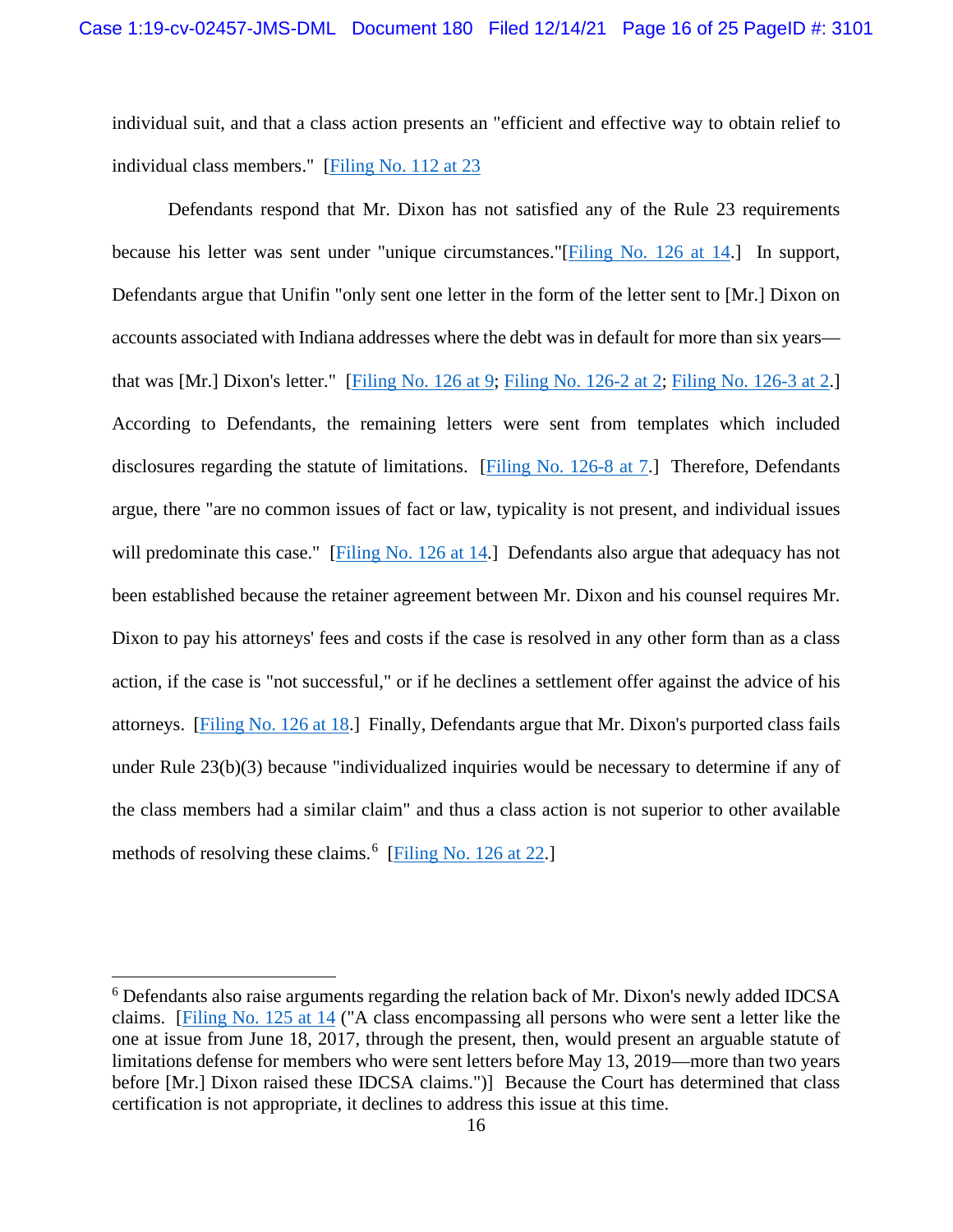Mr. Dixon replies that the Rule 23 requirements are met because the letter that he received is a "demonstrative sample of Unifin's collection letters sent to Indiana residents during the class period." [\[Filing No. 142 at 9.](https://ecf.insd.uscourts.gov/doc1/07318806521?page=9)] Mr. Dixon argues that the Rule 23 requirements have been satisfied because he received the same collection letters, was subject to the same debt collection actions, and his interests are not antagonistic to or in conflict with the class. [\[Filing No. 142 at 16.](https://ecf.insd.uscourts.gov/doc1/07318806521?page=16)]

A class action may only be certified if the putative class action meets each of the Rule 23(a) prerequisites: (1) numerosity; (2) commonality; (3) typicality; and (4) adequacy of representation. [Fed. R. Civ. P. 23\(a\).](https://www.westlaw.com/Document/NC687F790B96311D8983DF34406B5929B/View/FullText.html?transitionType=Default&contextData=(sc.Default)&VR=3.0&RS=da3.0) The Court will consider each of the Rule 23(a) requirements in turn.

### a. Numerosity

Rule  $23(a)(1)$  requires that, in order for a class to be certified, it must be "so numerous that joinder of all members is impracticable." [Fed. R. Civ. P. 23\(a\)\(1\).](https://www.westlaw.com/Document/NC687F790B96311D8983DF34406B5929B/View/FullText.html?transitionType=Default&contextData=(sc.Default)&VR=3.0&RS=da3.0) "[T]here is no magic number that applies to every case, [but] a forty-member class is often regarded as sufficient to meet the numerosity requirement." *[Mulvania v. Sheriff of Rock Island Cnty.](https://www.westlaw.com/Document/I83f84c8005a511e7b28da5a53aeba485/View/FullText.html?transitionType=Default&contextData=(sc.Default)&VR=3.0&RS=da3.0&fragmentIdentifier=co_pp_sp_506_859)*, 850 F.3d 849, 859 (7th Cir. [2017\).](https://www.westlaw.com/Document/I83f84c8005a511e7b28da5a53aeba485/View/FullText.html?transitionType=Default&contextData=(sc.Default)&VR=3.0&RS=da3.0&fragmentIdentifier=co_pp_sp_506_859) However, even for a large group, numerosity may fail if the moving party fails to address why joinder would be impracticable. *Id.* [at 860-61;](https://www.westlaw.com/Document/I83f84c8005a511e7b28da5a53aeba485/View/FullText.html?transitionType=Default&contextData=(sc.Default)&VR=3.0&RS=da3.0&fragmentIdentifier=co_pp_sp_506_860) *see also [Pruitt v. City of Chicago, Illinois,](https://www.westlaw.com/Document/I3e94ac19965c11db9127cf4cfcf88547/View/FullText.html?transitionType=Default&contextData=(sc.Default)&VR=3.0&RS=da3.0&fragmentIdentifier=co_pp_sp_506_926)* 472 [F.3d 925, 926 \(7th Cir. 2006\)](https://www.westlaw.com/Document/I3e94ac19965c11db9127cf4cfcf88547/View/FullText.html?transitionType=Default&contextData=(sc.Default)&VR=3.0&RS=da3.0&fragmentIdentifier=co_pp_sp_506_926) ("Plaintiffs argue at length that all other requirements of Rule 23 have been satisfied, and maybe that's so, but if joinder would be practical then the other criteria don't matter.") While "mere speculation" and "conclusory allegations" regarding the class size will not support a conclusion that joinder of members would be impractical, *Arreola,* [546 F.3d at](https://www.westlaw.com/Document/If81c5e9399fc11dd9876f446780b7bdc/View/FullText.html?transitionType=Default&contextData=(sc.Default)&VR=3.0&RS=da3.0&fragmentIdentifier=co_pp_sp_506_797)  [797,](https://www.westlaw.com/Document/If81c5e9399fc11dd9876f446780b7bdc/View/FullText.html?transitionType=Default&contextData=(sc.Default)&VR=3.0&RS=da3.0&fragmentIdentifier=co_pp_sp_506_797) "[a] court must rely on simple common sense when determining whether a class size meets the numerosity requirement." *Hizer v. Pulaski Cnty., Ind.*, [2017 WL 3977004, at \\*4 \(N.D. Ind.](https://www.westlaw.com/Document/I0d226190975911e7abd4d53a4dbd6890/View/FullText.html?transitionType=Default&contextData=(sc.Default)&VR=3.0&RS=da3.0&fragmentIdentifier=co_pp_sp_999_4)  [2017\).](https://www.westlaw.com/Document/I0d226190975911e7abd4d53a4dbd6890/View/FullText.html?transitionType=Default&contextData=(sc.Default)&VR=3.0&RS=da3.0&fragmentIdentifier=co_pp_sp_999_4)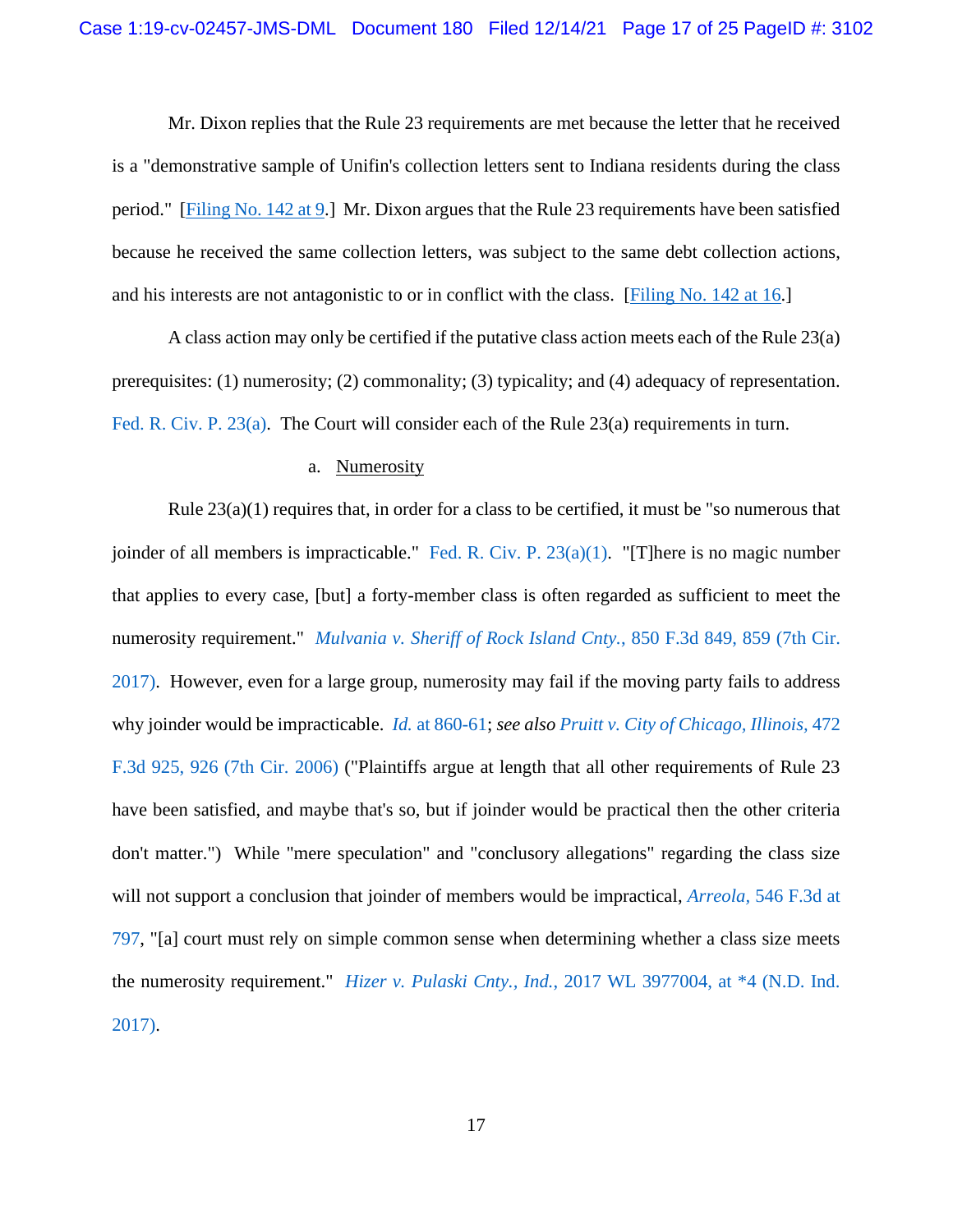With respect to the FDCPA proposed class, Mr. Dixon has wholly failed to establish numerosity, or address why the joinder of the absent class members would be impracticable in this case. [\[Filing No. 112;](https://ecf.insd.uscourts.gov/doc1/07318706680) [Filing No. 142.](https://ecf.insd.uscourts.gov/doc1/07318806521)] Further, Mr. Dixon has made no showing whatsoever as to the number of individuals who meet his amended class definition. [\[Filing No. 142.](https://ecf.insd.uscourts.gov/doc1/07318806521)] It is possible that no one else in his proposed class made a payment and, thus, suffered an injury in fact.

Similarly, Mr. Dixon has offered no evidence, beyond pure speculation, regarding the number of individuals in the IDCSA class. [\[Filing No. 112 at 18.](https://ecf.insd.uscourts.gov/doc1/07318706680?page=18)] It is Mr. Dixon's burden to establish the size of the putative class, and he has failed to do. *[Fonder v. Sheriff of Kankakee Cty.](https://www.westlaw.com/Document/I5f38251023fa11e687dda03c2315206d/View/FullText.html?transitionType=Default&contextData=(sc.Default)&VR=3.0&RS=da3.0&fragmentIdentifier=co_pp_sp_506_1147)*, [823 F.3d 1144, 1147 \(7th Cir. 2016\)](https://www.westlaw.com/Document/I5f38251023fa11e687dda03c2315206d/View/FullText.html?transitionType=Default&contextData=(sc.Default)&VR=3.0&RS=da3.0&fragmentIdentifier=co_pp_sp_506_1147) ("A class defined early in a suit cannot justify adjudicating hypothetical issues rather than determining the legality of what actually happen[ed]. The class definition must yield to the facts, rather than the other way 'round.")

Defendants argue that Mr. Dixon is a "class of one." [\[Filing No. 126 at 1.](https://ecf.insd.uscourts.gov/doc1/07318769929?page=1)] Based on the evidence before it, the Court agrees. Mr. Dixon has not affirmatively demonstrated that any other members of his proposed class exist other than himself and, therefore, he has failed to satisfy Rule 23(a)(1)'s numerosity requirement.

### b. Commonality and Typicality

Additionally, Rule 23(a) necessitates a demonstration of commonality and typicality. [Fed.](https://www.westlaw.com/Document/NC687F790B96311D8983DF34406B5929B/View/FullText.html?transitionType=Default&contextData=(sc.Default)&VR=3.0&RS=da3.0)  [R. Civ. P. 23\(a\).](https://www.westlaw.com/Document/NC687F790B96311D8983DF34406B5929B/View/FullText.html?transitionType=Default&contextData=(sc.Default)&VR=3.0&RS=da3.0) Commonality requires a "common contention" that is "capable of class wide resolution." *Dukes*[, 564 U.S. at 350](https://www.westlaw.com/Document/I9e8a5192996011e0a8a2938374af9660/View/FullText.html?transitionType=Default&contextData=(sc.Default)&VR=3.0&RS=da3.0&fragmentIdentifier=co_pp_sp_780_350)*.* Typicality requires that Mr. Dixon's claims "arise[ ] from the same event or practice or course of conduct that gives rise to the claims of other class members and [are] based on the same legal theory." *Lacy v. Cook Cnty., Ill.*[, 897 F.3d 847, 866 \(7th Cir.](https://www.westlaw.com/Document/I30f969a0947011e8809390da5fe55bec/View/FullText.html?transitionType=Default&contextData=(sc.Default)&VR=3.0&RS=da3.0&fragmentIdentifier=co_pp_sp_506_866)  [2018\).](https://www.westlaw.com/Document/I30f969a0947011e8809390da5fe55bec/View/FullText.html?transitionType=Default&contextData=(sc.Default)&VR=3.0&RS=da3.0&fragmentIdentifier=co_pp_sp_506_866) These requirements are "interrelated" and "tend to merge." *[Gen. Tel. Co. of Sw. v. Falcon](https://www.westlaw.com/Document/Ic1db31b19c1e11d991d0cc6b54f12d4d/View/FullText.html?transitionType=Default&contextData=(sc.Default)&VR=3.0&RS=da3.0&fragmentIdentifier=co_pp_sp_780_158+n.13)*, [457 U.S. 147, 158 n.13 \(1982\).](https://www.westlaw.com/Document/Ic1db31b19c1e11d991d0cc6b54f12d4d/View/FullText.html?transitionType=Default&contextData=(sc.Default)&VR=3.0&RS=da3.0&fragmentIdentifier=co_pp_sp_780_158+n.13) As such, commonality and typicality often will rise or fall together.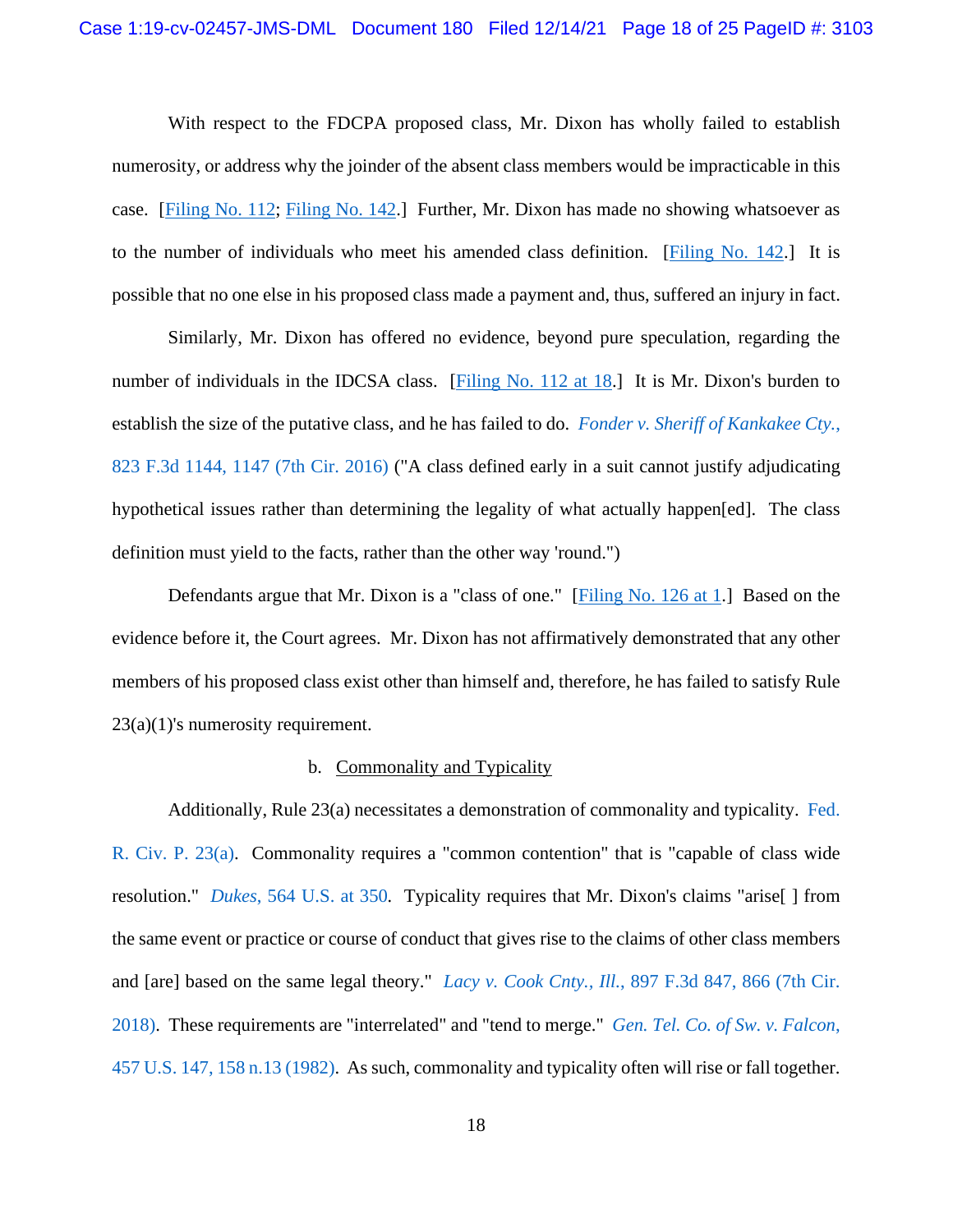*Howard v. Cook Cty. Sheriff's Off*[., 989 F.3d 587, 598 \(7th Cir. 2021\)](https://www.westlaw.com/Document/I293c0c407d5711eb8c75eb3bff74da20/View/FullText.html?transitionType=Default&contextData=(sc.Default)&VR=3.0&RS=da3.0&fragmentIdentifier=co_pp_sp_506_598) ("The same basic defects doom the class on each front." (internal citations omitted.))

Courts in this Circuit regularly grant class certification for FDCPA claims that arise from standardized conduct. *Keele v. Wexler*[, 149 F.3d 589, 594 \(7th Cir. 1998\);](https://www.westlaw.com/Document/Ib8321bd6944b11d9bc61beebb95be672/View/FullText.html?transitionType=Default&contextData=(sc.Default)&VR=3.0&RS=da3.0&fragmentIdentifier=co_pp_sp_506_594) *[Johnson v. Enhanced](https://www.westlaw.com/Document/Ic9d798804f3911e8ab5389d3771bc525/View/FullText.html?transitionType=Default&contextData=(sc.Default)&VR=3.0&RS=da3.0&fragmentIdentifier=co_pp_sp_344_611)  Recovery Co., LLC*[, 325 F.R.D. 608, 611 \(N.D. Ind. 2018\)](https://www.westlaw.com/Document/Ic9d798804f3911e8ab5389d3771bc525/View/FullText.html?transitionType=Default&contextData=(sc.Default)&VR=3.0&RS=da3.0&fragmentIdentifier=co_pp_sp_344_611) (finding commonality based on "[t]he question of FDCPA compliance posed here by the same form letter sent to 39,000 debtors"); *[Smith](https://www.westlaw.com/Document/I743c6b906b7211e7a3f3a229dca6c9c6/View/FullText.html?transitionType=Default&contextData=(sc.Default)&VR=3.0&RS=da3.0&fragmentIdentifier=co_pp_sp_999_3)  v. GC Servs. Ltd. P'ship*[, 2017 WL 3017272, at \\*3 \(S.D. Ind. July 17, 2017\)](https://www.westlaw.com/Document/I743c6b906b7211e7a3f3a229dca6c9c6/View/FullText.html?transitionType=Default&contextData=(sc.Default)&VR=3.0&RS=da3.0&fragmentIdentifier=co_pp_sp_999_3) ("Here, Plaintiff's FDCPA claims are based on the same form debt collection letter sent to 118 members of the putative class"). However, class certification has been rejected in FDCPA cases where, as in Mr. Dixon's case, the moving party provides no proof that anyone else was subjected to the same conduct. *Berryhill v. Enhanced Recovery Co. LLC*[, 2019 WL 2325999, at \\*4 \(N.D. Ill. 2019\)](https://www.westlaw.com/Document/Idc23cda085cb11e981b9f3f7c11376fd/View/FullText.html?transitionType=Default&contextData=(sc.Default)&VR=3.0&RS=da3.0&fragmentIdentifier=co_pp_sp_999_4) (denying class certification where plaintiff "provides no proof that anyone else received the same letter.")

As discussed above, Mr. Dixon has offered no evidence regarding payments on stale debts by his purported class members or that he received one of the templated letters he relies upon. [\[Filing No. 112;](https://ecf.insd.uscourts.gov/doc1/07318706680) [Filing No. 142.](https://ecf.insd.uscourts.gov/doc1/07318806521)] The evidence before the Court shows that Mr. Dixon was the only individual in the proposed class that received a collection letter that did not include an appropriate statute of limitations disclaimer, who also made a payment. [\[Filing No. 126 at 9;](https://ecf.insd.uscourts.gov/doc1/07318769929?page=9) [Filing](https://ecf.insd.uscourts.gov/doc1/07318769931?page=2)  [No. 126-2 at 2;](https://ecf.insd.uscourts.gov/doc1/07318769931?page=2) [Filing No. 126-3 at 2;](https://ecf.insd.uscourts.gov/doc1/07318769932?page=2) [Filing No. 126-8 at 7.](https://ecf.insd.uscourts.gov/doc1/07318769937?page=7)] Because the receipt of a letter which attempts to "collect a stale debt does not, in and of itself, violate the FDCPA," Mr. Dixon's claims and the claims of his proposed class members present significantly different hurdles to recovery. *Holt*[, 147 F. Supp. 3d at 760.](https://www.westlaw.com/Document/I6bb33ec0982111e59a139b8f80c70067/View/FullText.html?transitionType=Default&contextData=(sc.Default)&VR=3.0&RS=da3.0&fragmentIdentifier=co_pp_sp_7903_760) Therefore, Mr. Dixon has failed to demonstrate typicality and commonality. [\[Filing No. 126 at 9.](https://ecf.insd.uscourts.gov/doc1/07318769929?page=9)]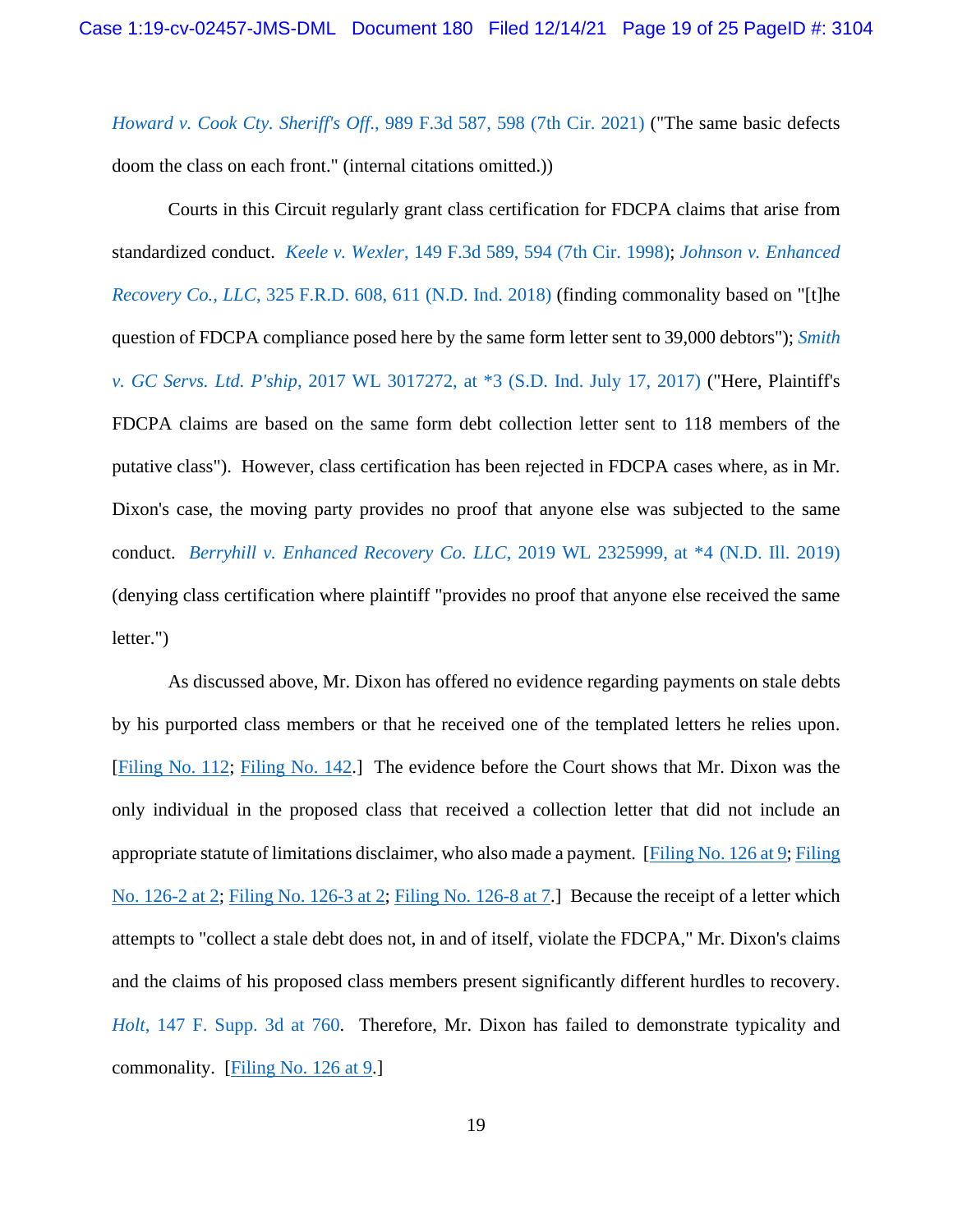### c. Adequacy

The final Rule 23(a) requirement is adequacy. [Fed. R. Civ. P. 23\(a\).](https://www.westlaw.com/Document/NC687F790B96311D8983DF34406B5929B/View/FullText.html?transitionType=Default&contextData=(sc.Default)&VR=3.0&RS=da3.0) Adequacy considers if both the named plaintiff and class counsel will "fairly and adequately protect the interests of the class." [Fed. R. Civ. P. 23\(a\)\(4\).](https://www.westlaw.com/Document/NC687F790B96311D8983DF34406B5929B/View/FullText.html?transitionType=Default&contextData=(sc.Default)&VR=3.0&RS=da3.0)

Concerning the adequacy of the named plaintiff, the Court acknowledges Mr. Dixon's stated belief that he can adequately represent the absent members of the class. However, Mr. Dixon has contractually obligated himself for fees and costs if this case is resolved in any manner other than a class action, if the case is not successful, or if he declines a settlement offer against the advice of his attorneys. [\[Filing No. 126 at 18.](https://insd-ecf.sso.dcn/doc1/07318769929)] During his deposition, Mr. Dixon expressed doubts regarding his ability to pay his attorneys' fees and costs if required to do so. [\[Filing No.](https://insd-ecf.sso.dcn/doc1/07318769934)  [126-5 at 48-49.](https://insd-ecf.sso.dcn/doc1/07318769934)]

Courts within this Circuit have recognized that a "class representative cannot protect the class against the potentially divergent interests of class counsel if [he] is contractually obligated to follow counsel's advice on settlement." *In re Ocean Bank*[, 2007 WL 1063042, at \\*6 \(N.D. Ill.](https://www.westlaw.com/Document/I8a9f4a1be83411dbafc6849dc347959a/View/FullText.html?transitionType=Default&contextData=(sc.Default)&VR=3.0&RS=da3.0&fragmentIdentifier=co_pp_sp_999_6)  [2007\).](https://www.westlaw.com/Document/I8a9f4a1be83411dbafc6849dc347959a/View/FullText.html?transitionType=Default&contextData=(sc.Default)&VR=3.0&RS=da3.0&fragmentIdentifier=co_pp_sp_999_6) As such, the Court has serious doubts regarding Mr. Dixon's practical ability to independently act as a fiduciary of the class in light of his potential liability to class counsel. Therefore, Mr. Dixon has rendered himself inadequate as a class representative.

Finally, regarding the adequacy of class counsel, the Court acknowledges that Mr. Dixon has retained counsel with some experience in cases involving class action and consumer protection matters. [\[Filing No. 113;](https://insd-ecf.sso.dcn/doc1/07318706691) [Filing No. 114;](https://insd-ecf.sso.dcn/doc1/07318706694) [Filing No. 115.](https://insd-ecf.sso.dcn/doc1/07318706697)] However, counsel's performance has not borne out the value of that experience in this case. As outlined above, this case has involved an unnecessarily protracted procedural history. This, coupled with Mr. Dixon's shifting theory of his case and flawed evidentiary assertions, raise doubt regarding the work that counsel has done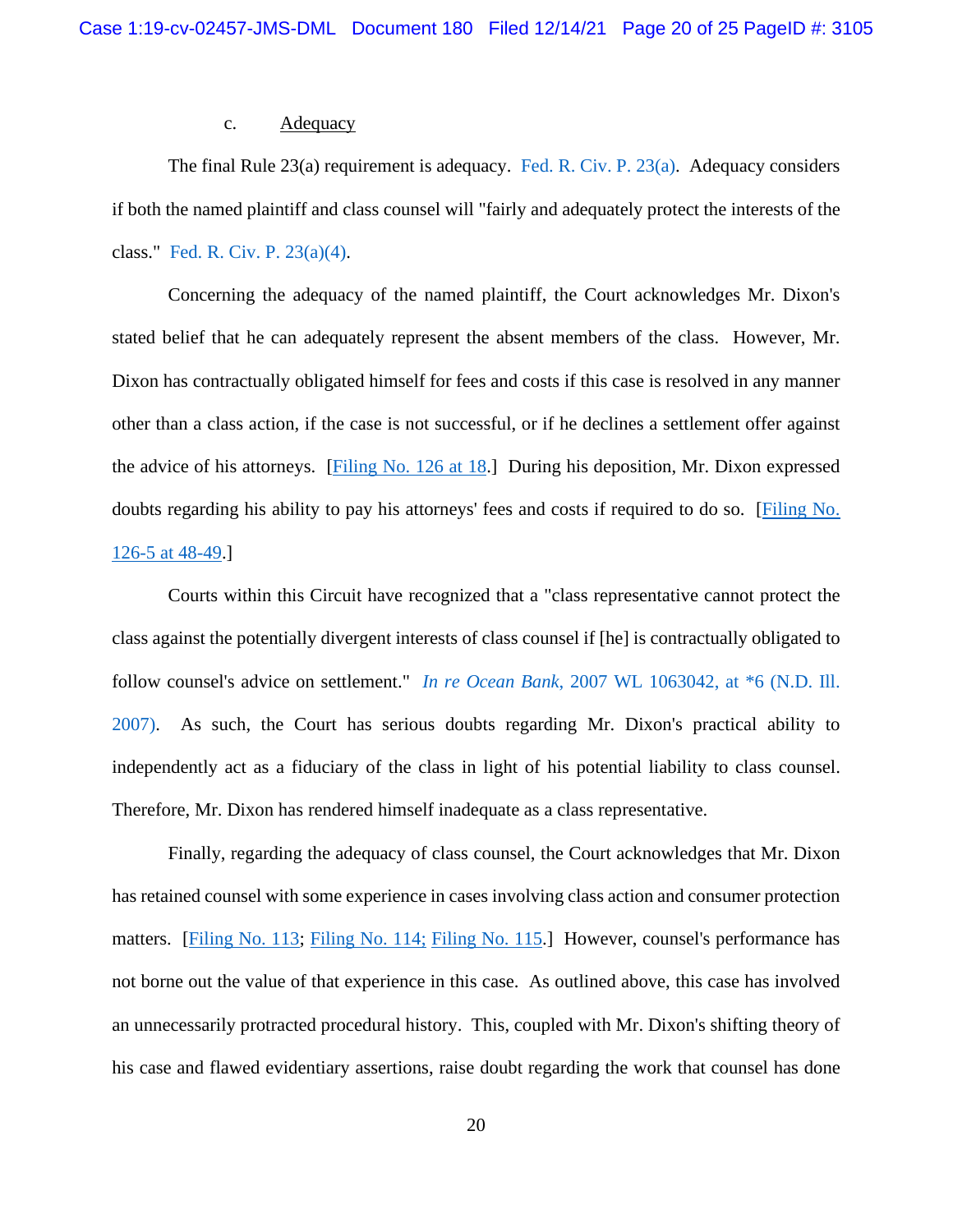to identify and investigate potential claims in this action. This point is most underscored by counsel's amendment of the class definition on reply and the dearth of evidence presented concerning the composition of the amended proposed class.

Additionally, the Court is concerned that class counsel has functionally contracted away Mr. Dixon's ability to act as an independent fiduciary of the class through the retainer agreement identified above. [\[Filing No. 126 at 18.](https://insd-ecf.sso.dcn/doc1/07318769929)] A class representative "must protect the interests of the class, placing them above his own personal interests and the interests of class counsel." *[Murray](https://www.westlaw.com/Document/I903e23d97a7711dbb38df5bc58c34d92/View/FullText.html?transitionType=Default&contextData=(sc.Default)&VR=3.0&RS=da3.0&fragmentIdentifier=co_pp_sp_344_399)  v. E\*Trade Fin. Corp*[., 240 F.R.D. 392, 399 \(N.D. Ill. 2006\).](https://www.westlaw.com/Document/I903e23d97a7711dbb38df5bc58c34d92/View/FullText.html?transitionType=Default&contextData=(sc.Default)&VR=3.0&RS=da3.0&fragmentIdentifier=co_pp_sp_344_399) As such, "[t]here ought therefore to be a genuine arm's-length relationship between class counsel and the named plaintiffs." *[Redman](https://www.westlaw.com/Document/Ib99dfb57409511e4a795ac035416da91/View/FullText.html?transitionType=Default&contextData=(sc.Default)&VR=3.0&RS=da3.0&fragmentIdentifier=co_pp_sp_506_638)  v. RadioShack Corp.,* [768 F.3d 622, 638 \(7th Cir. 2014\).](https://www.westlaw.com/Document/Ib99dfb57409511e4a795ac035416da91/View/FullText.html?transitionType=Default&contextData=(sc.Default)&VR=3.0&RS=da3.0&fragmentIdentifier=co_pp_sp_506_638) The Court has doubts, based on Mr. Dixon's own testimony regarding his ability to pay, [\[Filing No. 126-5 at 48-49\]](https://insd-ecf.sso.dcn/doc1/07318769934), that such a relationship exists here and considers this information "pertinent to counsel's ability to fairly and adequately represent the interests of the class." *[Reliable Money Order, Inc. v. McKnight Sales](https://www.westlaw.com/Document/I2ea4c3435a8b11e287a9c52cdddac4f7/View/FullText.html?transitionType=Default&contextData=(sc.Default)&VR=3.0&RS=da3.0&fragmentIdentifier=co_pp_sp_506_498+n.7)  Co.,* [704 F.3d 489, 498 n.7 \(7th Cir. 2013\).](https://www.westlaw.com/Document/I2ea4c3435a8b11e287a9c52cdddac4f7/View/FullText.html?transitionType=Default&contextData=(sc.Default)&VR=3.0&RS=da3.0&fragmentIdentifier=co_pp_sp_506_498+n.7) Because of counsel's conduct in this case and counsel's retainer agreement with Mr. Dixon, the adequacy of class counsel has not been established here.

In sum, Mr. Dixon has not established that his proposed class satisfies the Rule 23(a) prerequisites.

### *4. Rule 23(b) Requirements*

Because Mr. Dixon has failed to fully satisfy the requirements of Rule 23(a), the Court need not address whether under Rule 23(b)(3) common issues of law and fact predominate over individualized issues or whether a class action is superior to other vehicles available for adjudicating this controversy. *See Bell v. PNC Bank, Nat. Ass'n*[, 800 F.3d 360, 374 \(7th Cir. 2015\)](https://www.westlaw.com/Document/I838632d9504a11e5b86bd602cb8781fa/View/FullText.html?transitionType=Default&contextData=(sc.Default)&VR=3.0&RS=da3.0&fragmentIdentifier=co_pp_sp_506_374) ("Because Rule 23(a) provides a gate-keeping function for all class actions, ordinarily [courts]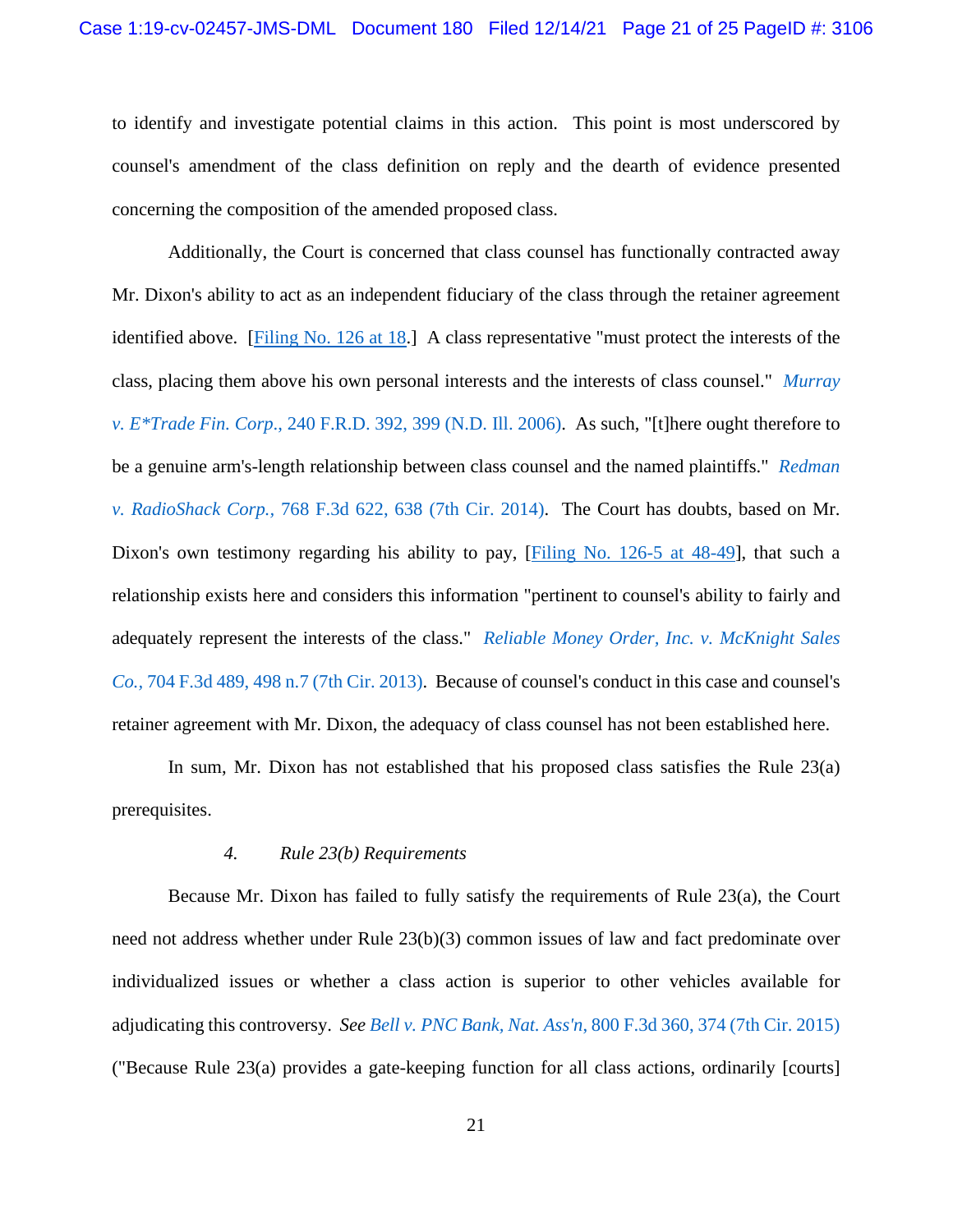begin there and only turn…to Rule 23(b) after [the court is] certain that all of Rule 23(a)'s requirements had been met.")

For the reasons discussed above, Mr. Dixon has not met his burden under Rule 23, and his Motion for Class Certification, [112], is **DENIED**.

# **II. MOTION TO COMPEL**

## **A. Standard of Review**

A party may file a motion to compel when another party fails to respond to a discovery request or responds evasively or inadequately. *See* [Fed. R. Civ. P. 37.](https://www.westlaw.com/Document/NA31111F0B96511D8983DF34406B5929B/View/FullText.html?transitionType=Default&contextData=(sc.Default)&VR=3.0&RS=da3.0) The Court has broad discretion in resolving discovery disputes. *[Meyer v. Southern Pacific Lines](https://www.westlaw.com/Document/Ibde341a853df11d9b17ee4cdc604a702/View/FullText.html?transitionType=Default&contextData=(sc.Default)&VR=3.0&RS=da3.0&fragmentIdentifier=co_pp_sp_344_611)*, 199 F.R.D. 610, 611 [\(N.D. Ill. 2001\);](https://www.westlaw.com/Document/Ibde341a853df11d9b17ee4cdc604a702/View/FullText.html?transitionType=Default&contextData=(sc.Default)&VR=3.0&RS=da3.0&fragmentIdentifier=co_pp_sp_344_611) *see also Gile v. United Airlines, Inc.,* [95 F.3d 492, 495-496 \(7th Cir. 1996\).](https://www.westlaw.com/Document/I43546b29934611d993e6d35cc61aab4a/View/FullText.html?transitionType=Default&contextData=(sc.Default)&VR=3.0&RS=da3.0&fragmentIdentifier=co_pp_sp_506_495)

While Rule 37 does not place a time limit on filing a motion to compel, courts have recognized that such motions must be timely when viewed in light of the procedural posture of the case. *Packman v. Chicago Tribune Co*[., 267 F.3d 628, 647 \(7th Cir. 2001\);](https://www.westlaw.com/Document/Ice0bdacc79c211d9bf29e2067ad74e5b/View/FullText.html?transitionType=Default&contextData=(sc.Default)&VR=3.0&RS=da3.0&fragmentIdentifier=co_pp_sp_506_647) *[In re Sulfuric Acid](https://www.westlaw.com/Document/I035047ba1fdc11da974abd26ac2a6030/View/FullText.html?transitionType=Default&contextData=(sc.Default)&VR=3.0&RS=da3.0&fragmentIdentifier=co_pp_sp_344_332)  Antitrust Litig*[., 231 F.R.D. 331, 332 \(N.D. Ill. 2005\)](https://www.westlaw.com/Document/I035047ba1fdc11da974abd26ac2a6030/View/FullText.html?transitionType=Default&contextData=(sc.Default)&VR=3.0&RS=da3.0&fragmentIdentifier=co_pp_sp_344_332) (collecting cases). As a general rule, motions to compel filed after the close of discovery are almost always deemed untimely. *[Packman](https://www.westlaw.com/Document/Ice0bdacc79c211d9bf29e2067ad74e5b/View/FullText.html?transitionType=Default&contextData=(sc.Default)&VR=3.0&RS=da3.0&fragmentIdentifier=co_pp_sp_506_647)*, 267 [F.3d at 647.](https://www.westlaw.com/Document/Ice0bdacc79c211d9bf29e2067ad74e5b/View/FullText.html?transitionType=Default&contextData=(sc.Default)&VR=3.0&RS=da3.0&fragmentIdentifier=co_pp_sp_506_647)

### **B. Discussion**

Mr. Dixon has also recently – and belatedly – moved to compel Jefferson Capital to provide "each collection template letter sent by [Jefferson Capital] or a collection agency retained by [Jefferson Capital] on debts that were more than 6 years from the last payment," as well as: "1) the number of persons [who] sent that particular letter; 2) the collection agency who sent the letter; 3) the collection letter template; and 4) the amount of money collected from the consumer after the collection letter was sent." [\[Filing No. 167 at 25.](https://ecf.insd.uscourts.gov/doc1/07318953419?page=25)] Mr. Dixon argues that Jefferson Capital's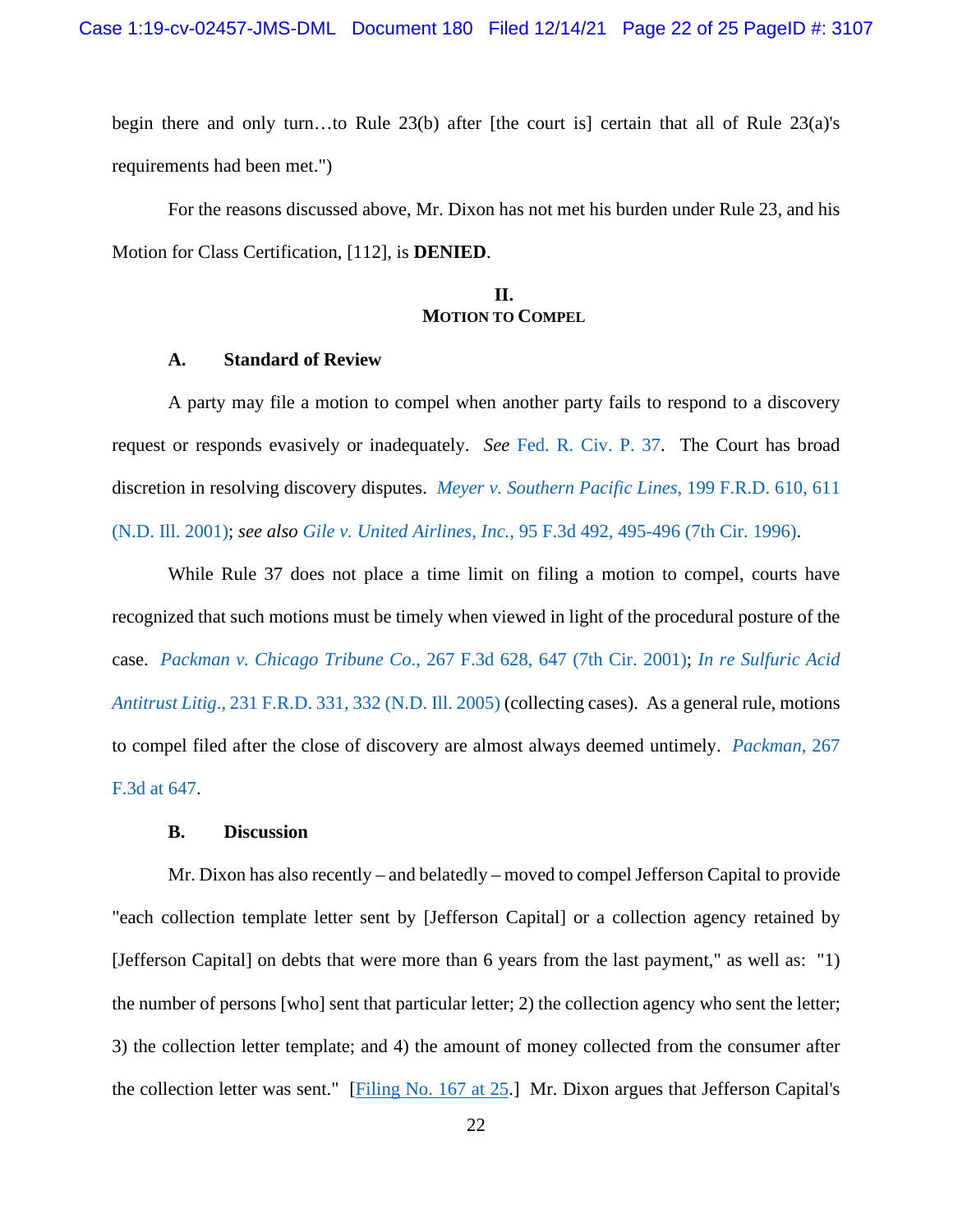representative "failed and/or refused to provide responses during her deposition to questions that were set out in the 30(b)(6) Notice of Deposition," [\[Filing No. 167 at 10.](https://ecf.insd.uscourts.gov/doc1/07318953419?page=10)], and that "[w]ithout the requested discovery, [he] will be prejudiced and cannot properly litigate his case." [\[Filing No. 167](https://ecf.insd.uscourts.gov/doc1/07318953419?page=15)  [at 15.](https://ecf.insd.uscourts.gov/doc1/07318953419?page=15)]

Defendants respond that Mr. Dixon's motion is "a redundant and abusive motion" which fails to comply with [Local Rule 37-1](https://www.insd.uscourts.gov/sites/insd/files/local_rules/Local%20Rule%2037-1%20%E2%80%93%20Discovery%20Disputes.pdf) and seeks "additional class information twice denied" by the Court and "does so more than three months after the discovery deadline and while his class certification motion is pending." [\[Filing No. 174 at 14-17.](https://ecf.insd.uscourts.gov/doc1/07318997393?page=14)]

Mr. Dixon replies that he is "entitled to all discovery regarding any nonprivileged matter that is relevant to [his] claims or defenses" and that he "substantively [met] the requirements of [N.D. Ind. L.R. 37-1.](https://www.innd.uscourts.gov/sites/innd/files/CurrentLocalRules.pdf)" [\[Filing No. 179 at 8-15.](https://ecf.insd.uscourts.gov/doc1/07319024254?page=8)] Mr. Dixon also argues that his motion is timely because the Court, in its denial of his request to extend discovery, noted that: "[i]f motions practice over discovery disputes ensues, the court will note that the plaintiff timely raised these matters with the court." [\[Filing No. 179 at 15](https://ecf.insd.uscourts.gov/doc1/07319024254?page=15) citing [Filing No. 138.](https://ecf.insd.uscourts.gov/doc1/07318792841)]

The fact discovery deadline in this case was July 23, 2021. [\[Filing No. 138.](https://ecf.insd.uscourts.gov/doc1/07318792841)] This deadline has been extended five separate times. [\[Filing No. 25;](https://ecf.insd.uscourts.gov/doc1/07317499745) [Filing No. 46;](https://ecf.insd.uscourts.gov/doc1/07317883009) [Filing No. 49;](https://ecf.insd.uscourts.gov/doc1/07317951819) [Filing No. 61;](https://ecf.insd.uscourts.gov/doc1/07317988430) [Filing No. 106.](https://ecf.insd.uscourts.gov/doc1/07318559478)] Despite these many extensions, Mr. Dixon waited until July 24, 2021 to complete the 30(b)(6) deposition of a Jefferson Capital representative, during which the representative did not produce any responsive documents. [\[Filing No. 167 at 2.](https://ecf.insd.uscourts.gov/doc1/07318953419?page=2)] The Court denied Mr. Dixon's request to extend discovery on July 30, 2021. [\[Filing No. 138.](https://ecf.insd.uscourts.gov/doc1/07318792841)] On August 27, 2021 and September 12, 2021, Mr. Dixon sent meet-and-confer letters to Jefferson Capital, requesting the documents at issue. [\[Filing No. 167 at 2-3.](https://ecf.insd.uscourts.gov/doc1/07318953419?page=2)] Mr. Dixon then waited until November 1, 2021 to file the instant motion to compel. [\[Filing No. 167.](https://ecf.insd.uscourts.gov/doc1/07318953419)]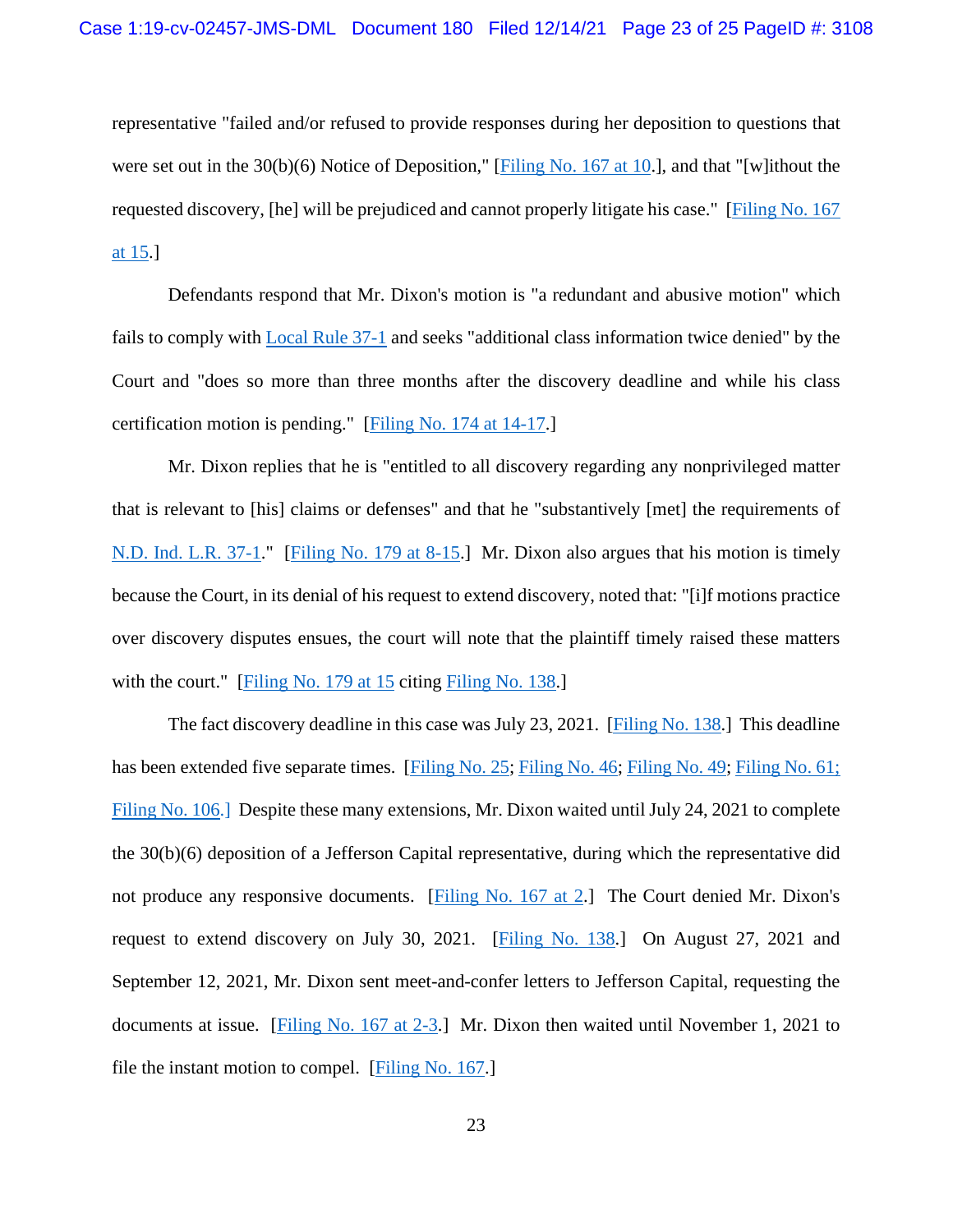The Court finds that Mr. Dixon's Motion to Compel is untimely and does not comply with Local Rule 37-1, and, therefore, should be denied. It is unclear to the Court why Mr. Dixon would argue that he complied with another district's local rules in support of his motion, particularly given that this District has different requirements prior to filing formal discovery motions. [\[Filing No.](https://ecf.insd.uscourts.gov/doc1/07319024254?page=15)  [179 at 6-12.](https://ecf.insd.uscourts.gov/doc1/07319024254?page=15)] In this District, Local Rule 37-1 requires counsel to contact the Magistrate Judge to request a conference to resolve discovery disputes before filing a motion to compel. [S.D. Ind.](https://www.insd.uscourts.gov/sites/insd/files/local_rules/Local%20Rule%2037-1%20%E2%80%93%20Discovery%20Disputes.pdf)  [Local Rule 37-1.](https://www.insd.uscourts.gov/sites/insd/files/local_rules/Local%20Rule%2037-1%20%E2%80%93%20Discovery%20Disputes.pdf) Moreover, in the event that a dispute is not resolved by conference, any motion raising the discovery dispute "must contain a statement setting forth the efforts taken to resolve the dispute, including the date, time, and place of any discovery conference and the names of all participating parties. . [t]he court may deny any motion raising a discovery dispute that does not contain such a statement." [S.D. Ind. Local Rule 37-1.](https://www.insd.uscourts.gov/sites/insd/files/local_rules/Local%20Rule%2037-1%20%E2%80%93%20Discovery%20Disputes.pdf) Mr. Dixon failed to include the required statement of his efforts to resolve the discovery dispute at issue. [\[Filing No. 167.](https://ecf.insd.uscourts.gov/doc1/07318953419?page=25)] Mr. Dixon's motion is therefore denied.

Additionally, Mr. Dixon's motion is untimely. While the Court previously noted that Mr. Dixon "timely raised" the existence of discovery disputes with the Court, the Court's previous order does not excuse Mr. Dixon's delay moving to compel. Given Mr. Dixon's position that he "cannot properly litigate his case" without this information, the Court is perplexed that he waited over three months after the Court's order to move to compel production. Even more perplexingly, Mr. Dixon agreed to conduct the deposition at issue after moving the Court for certification of his class and after the window for discovery had closed. Given Mr. Dixon's characterization of the evidence he seeks through his Motion to Compel, the Court finds it odd that Mr. Dixon would delay seeking this information from Jefferson Capital and delay seeking the Court's involvement.